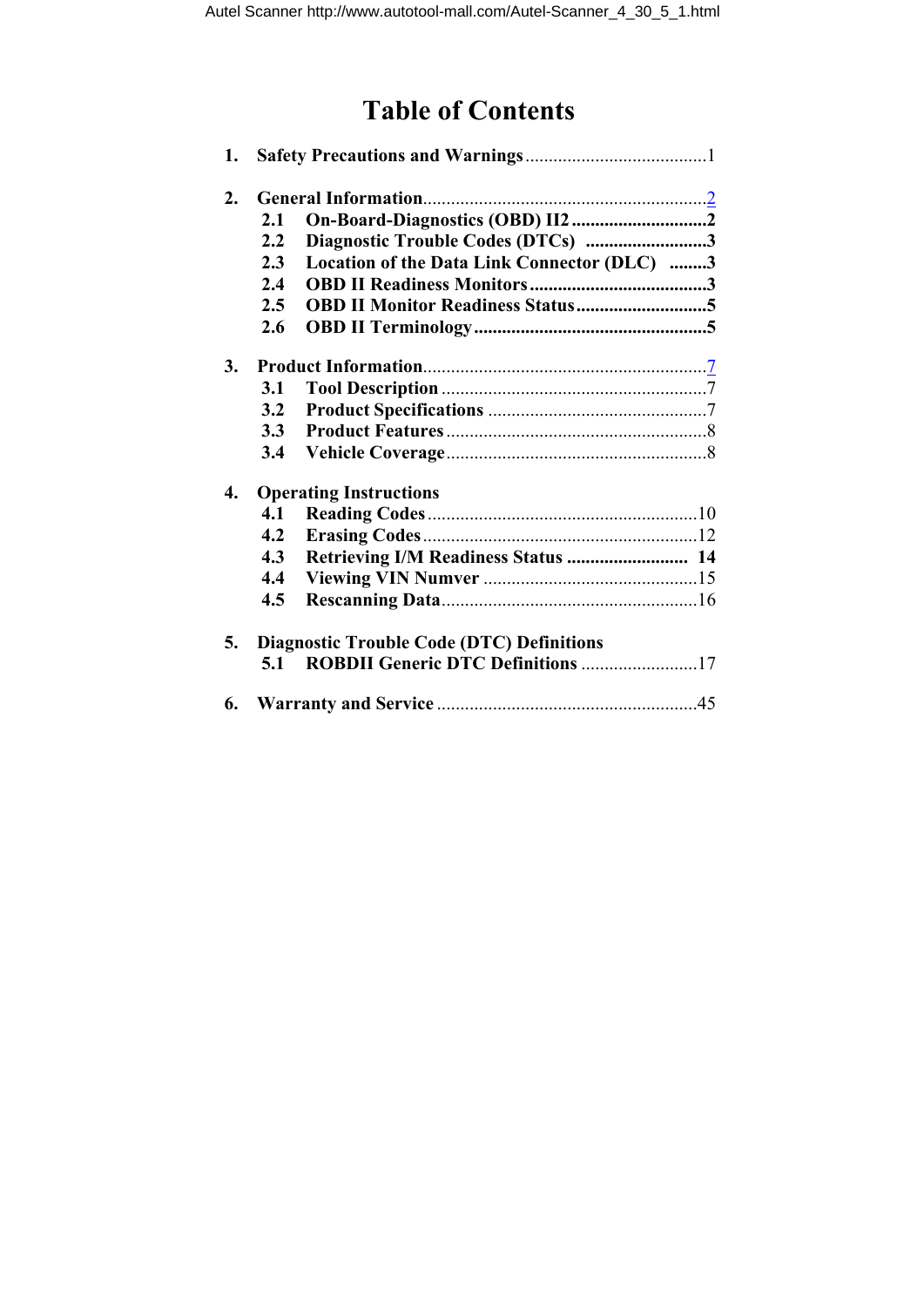# **1. Safety Precautions and Warnings**

**To prevent personal injury or damage to vehicles and/or the Scan Tool, read this instruction manual first and observe the following safety precautions at a minimum whenever working on a vehicle:** 

- z Always perform automotive testing in a safe environment.
- Wear safety eye protection that meets ANSI standards.
- $\bullet$  Keep clothing, hair, hands, tools, test equipment, etc, away from all moving or hot engine parts.
- Operate the vehicle in a well-ventilated work area; Exhaust gases are poisonous.
- Put blocks on drive wheels and never leave vehicle unattended while running tests.
- $\bullet$  Use extreme caution when working around the ignition coil, distributor cap, ignition wires and spark plugs. These components create hazardous voltages when the engine is running.
- Put transmission in PARK (for automatic transmission) or NEUTRAL (for manual transmission) and make sure the parking brake is engaged.
- $\bullet$  Keep a fire extinguisher suitable for gasoline/chemical/ electrical fires nearby.
- Don't connect or disconnect any test equipment with ignition on or engine running.
- Keep the Scan Tool dry, clean and free from oil, water and grease. Use a mild detergent on a clean cloth to clean the outside of the Scan Tool, when necessary.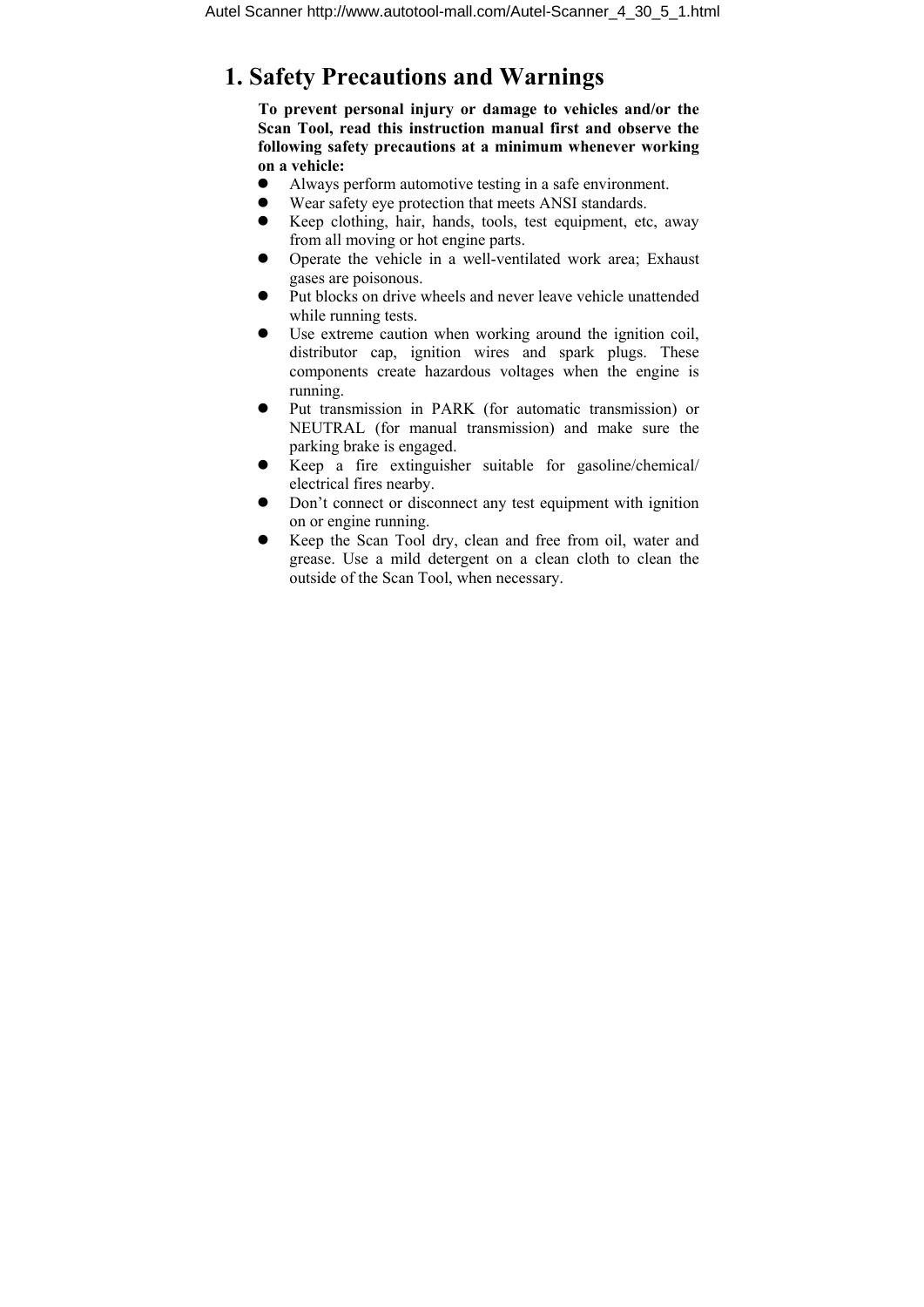# **2. General Information**

## **2.1 On-Board-Diagnostics (OBD) II**

The first generation of On-Board Diagnostic (called OBD I), was developed by the California Air Resources Board (ARB) and implemented in 1988 to monitor some of the emission control components on vehicles. As technology evolved and the desire to improve the OBD I system increased, a new generation of On-Board Diagnostics system was developed. This second generation of On-Board Diagnostic regulations is called "OBD II". The OBD II system is designed to monitor emission control systems and key engine components by performing either continuous or periodic tests of specific components and vehicle conditions. When a problem is detected, the OBD II system turns on a warning lamp (MIL) on the vehicle instrument panel to alert the driver typically by the phrase of "Check Engine" or "Service Engine Soon". The system will also store important information about the detected malfunction so that a technician can accurately find and fix the problem. Here below follow three pieces of such valuable information:

- Whether the Malfunction Indicator Light (MIL) is commanded 'on' or 'off';
- Which, if any, Diagnostic Trouble Codes (DTCs) are stored;
- Readiness Monitor status.

#### **2.2 Diagnostic Trouble Codes (DTCs)**

OBD II Diagnostic Trouble Codes are codes that are stored by the on-board computer diagnostic system in response to a problem found in the vehicle. These codes identify a particular problem area and are intended to provide you with a guide as to where a fault might be occurring within a vehicle. OBD II Diagnostic Trouble Codes consist of a five-digit alphanumeric code. The first character, a letter, identifies the control system which sets the code. The other four characters, all numbers, provide additional information on where the DTC originated and the operating conditions that caused it to set. Here below is an example to illustrate the structure of the digits: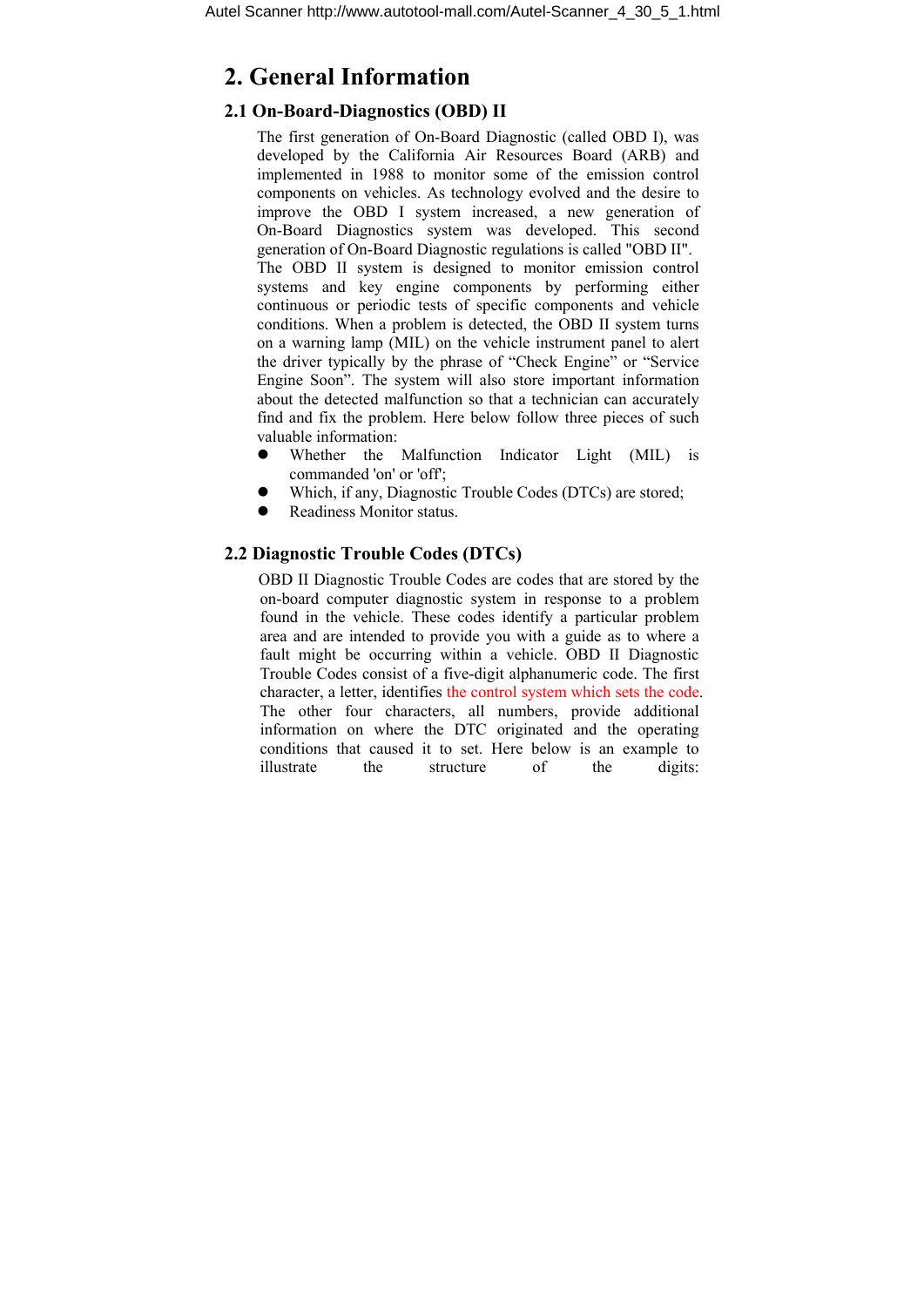

#### **2.3 Location of the Data Link Connector (DLC)**

The DLC (Data Link Connector or Diagnostic Link Connector) is the standardized 16-cavity connector where diagnostic scan tools interface with the vehicle's on-board computer. The DLC is usually located 12 inches from the center of the instrument panel (dash), under or around the driver's side for most vehicles. For some Asian and European vehicles, the DLC is located behind the ashtray and the ashtray must be removed to access the connector. Refer to the vehicle's service manual for the location if the DLC cannot be found.

#### **2.4 OBD II Readiness Monitors**

An important part of a vehicle's OBDII system is the Readiness monitors, which are indicators used to find out if all of the emissions components have been evaluated by the OBD II system. They are running periodic tests on specific systems and components to ensure that they are performing within allowable limits.

Currently, there are eleven OBD II Readiness Monitors (or I/M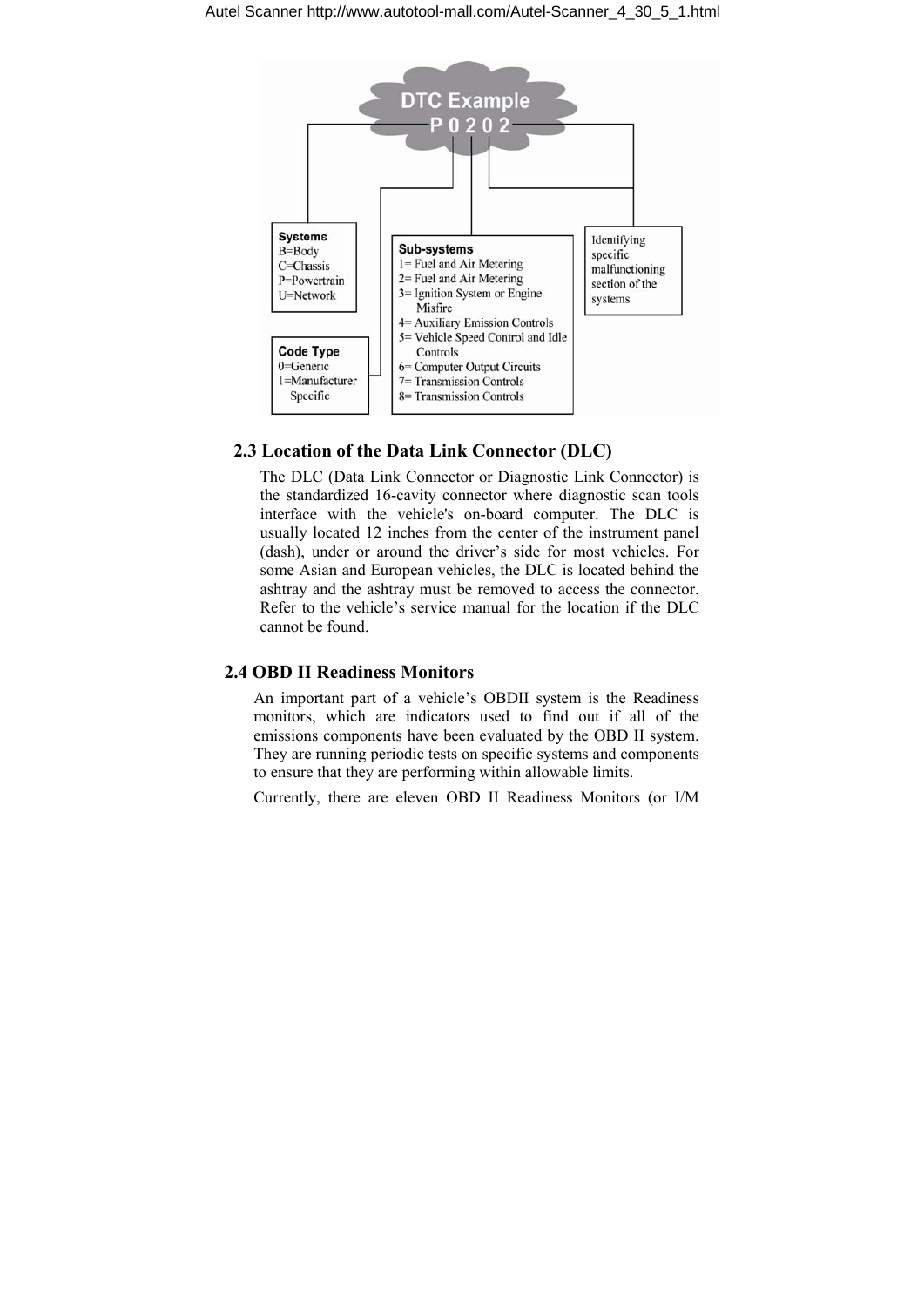Monitors) defined by the U.S. Environmental Protection Agency (EPA). Not all monitors are supported by all vehicles and the exact number of monitors in any vehicle depends on the motor vehicle manufacturer's emissions control strategy.

**Continuous Monitors** -- Some of the vehicle components or systems are continuously tested by the vehicle's OBDII system, while others are tested only under specific vehicle operating conditions. The continuously monitored components listed below are always ready:

- **1. Misfire**
- **2. Fuel System**

### **3. Comprehensive Components (CCM)**

Once the vehicle is running, the OBDII system is continuously checking the above components, monitoring key engine sensors, watching for engine misfire, and monitoring fuel demands.

**Non--Continuous Monitors** -- Unlike the continuous monitors, many emissions and engine system components require the vehicle to be operated under specific conditions before the monitor is ready. These monitors are termed non-continuous monitors and are listed below:

- **1. EGR System**
- **2. O2 Sensors**
- **3. Catalyst**
- **4. Evaporative System**
- **5. O2 Sensor Heater**
- **6. Secondary air**
- **7. Heated Catalyst**
- **8. A/C system**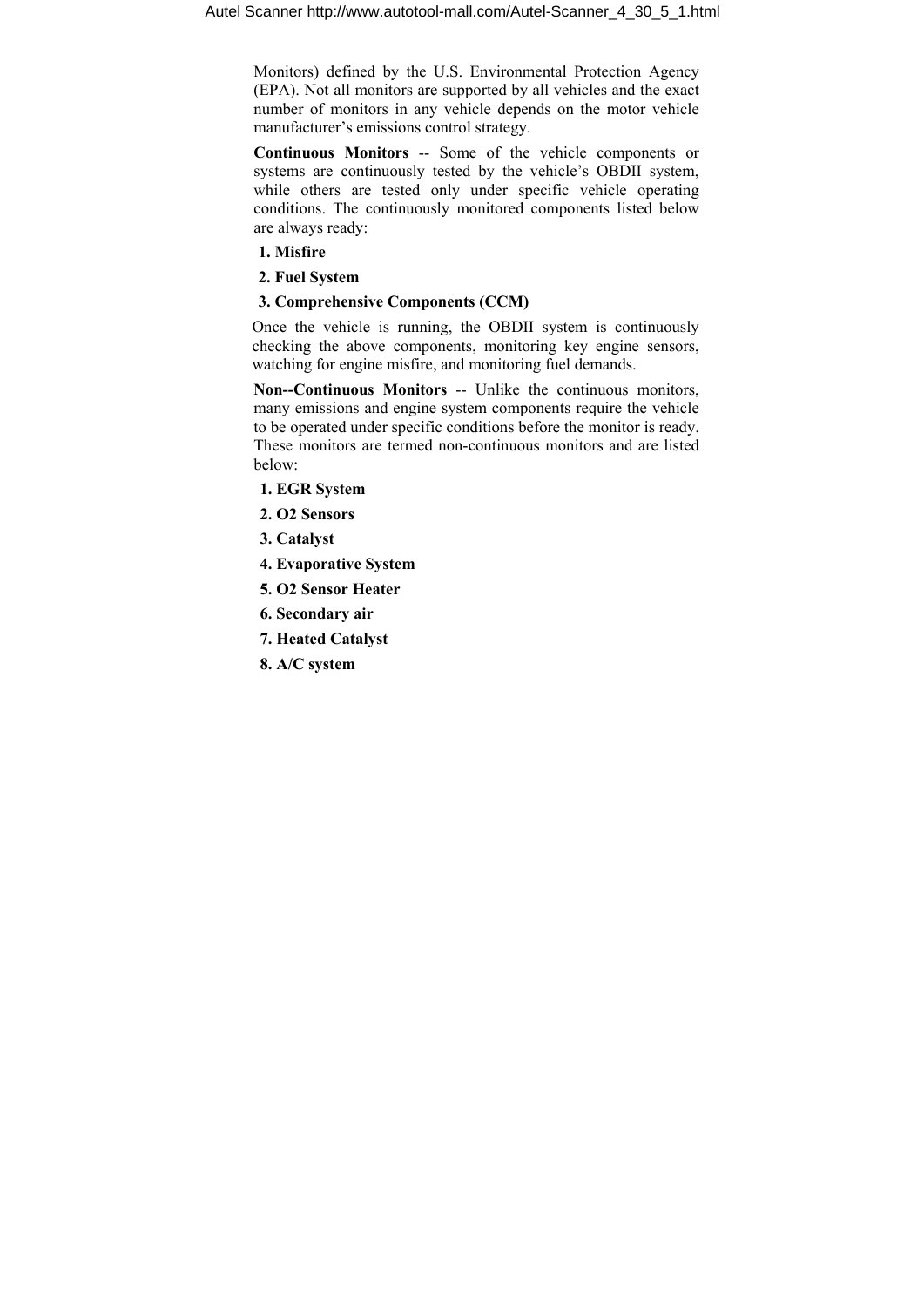#### **2.5 OBD II Monitor Readiness Status**

OBDII systems must indicate whether or not the vehicle's PCM's monitor system has completed testing on each component. Components that have been tested will be reported as "Ready", or "Complete", meaning they have been tested by the OBDII system. The purpose of recording readiness status is to allow inspectors to determine if the vehicle's OBDII system has tested all the components and/or systems.

The powertrain control module (PCM) sets a monitor to "Ready" or "Complete" after an appropriate drive cycle has been performed. The drive cycle that enables a monitor and sets readiness codes to "ready" varies for each individual monitor. Once a monitor is set as "Ready" or "Complete", it will remain in this state. A number of factors, including erasing of diagnostic trouble codes (DTCs) with a scan tool or a disconnected battery, can result in Readiness Monitors being set to "not ready". Since the three continuous monitors are constantly evaluating, they will be reported as "Ready" all of the time. If testing of a particular supported non-continuous monitor has not been completed, the monitor status will be reported as "Not Complete" or "Not Ready."

In order for the OBD monitor system to become ready, the vehicle should be driven under a variety of normal operating conditions. These operating conditions may include a mix of highway driving and stop and go, city type driving, and at least one overnight-off period. For specific information on getting your vehicle's OBD monitor system ready, please consult your vehicle owner's manual.

#### **2.6 OBD II Terminology**

**Powertrain Control Module (PCM)--**OBDII terminology for the on-board computer that controls engine and drive train.

**Malfunction Indicator Light (MIL)--**Malfunction Indicator Light (Service Engine Soon, Check Engine) is a term used for the light on the instrument panel. It is to alert the driver and/or the repair technician that there is a problem with one or more of vehicle's systems and may cause emissions to exceed federal standards. If the MIL illuminates with a steady light, it indicates that a problem has been detected and the vehicle should be serviced as soon as possible. Under certain conditions, the dashboard light will blink or flash.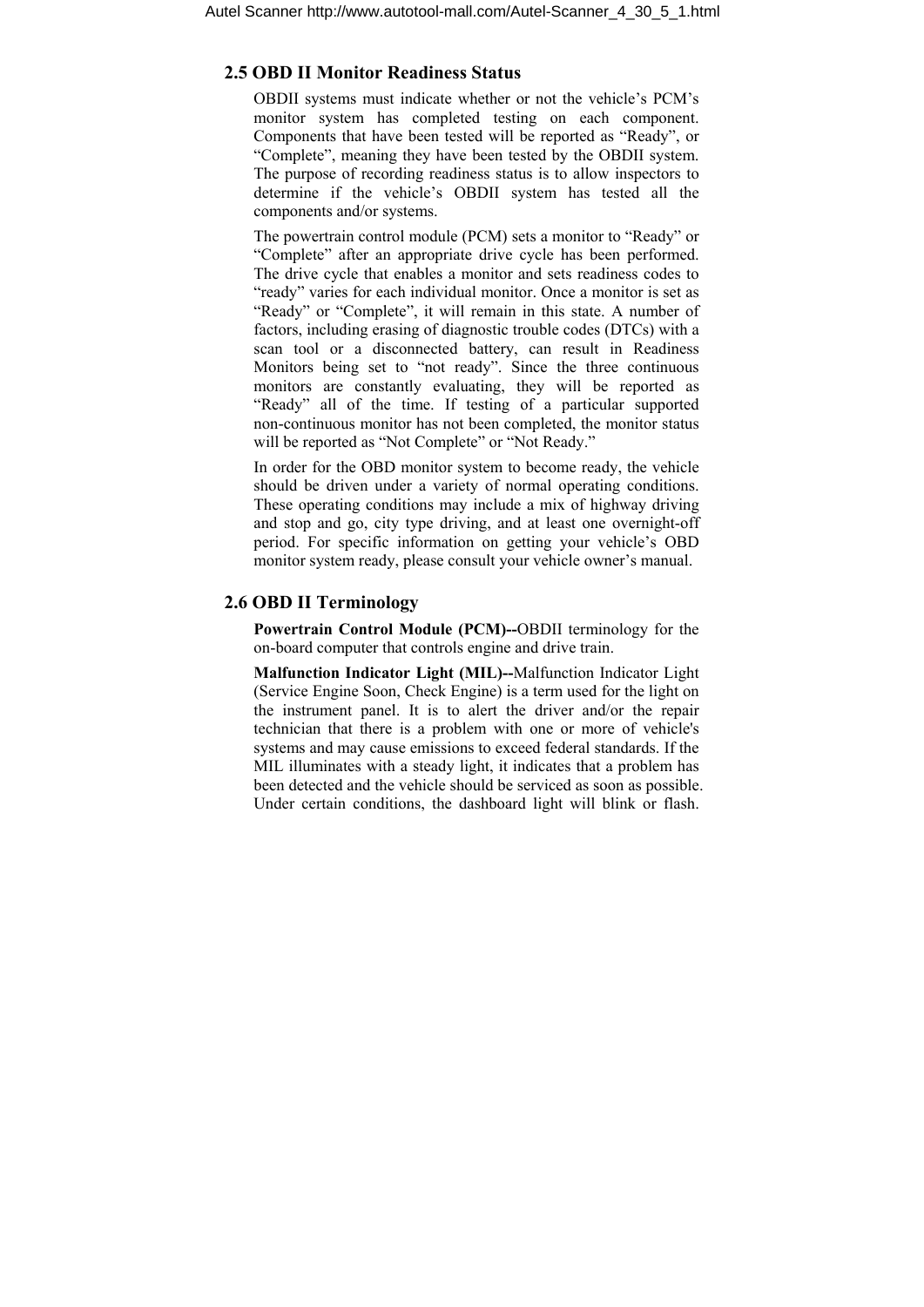This indicates a severe problem and flashing is intended to discourage vehicle operation. The vehicle onboard diagnostic system can not turn the MIL off until the necessary repairs are completed or the condition no longer exists.

**DTC**--Diagnostic Trouble Codes (DTC) that identifies which section of the emission control system has malfunctioned.

**Enabling criteria**--Also termed Enabling Conditions. They are the vehicle-specific events or conditions that must occur within the engine before the various monitors will set, or run. Some monitors require the vehicle to follow a prescribed "drive cycle" routine as part of the enabling criteria. Drive cycles vary among vehicles and for each monitor in any particular vehicle.

**OBDII Drive Cycle-**- A specific mode of vehicle operation that provides conditions required to set all the readiness monitors applicable to the vehicle to the "Ready" condition. The purpose of completing an OBD II drive cycle is to force the vehicle to run its onboard diagnostics. Some form of a drive cycle needs to be performed after DTCs have been erased from the PCM's memory or after the battery has been disconnected. Running through a vehicle's complete drive cycle will "set" the readiness monitors so that future faults can be detected. Drive cycles vary depending on the vehicle and the monitor that needs to be reset. For vehicle specific drive cycle, consult the vehicle's Owner's Manual.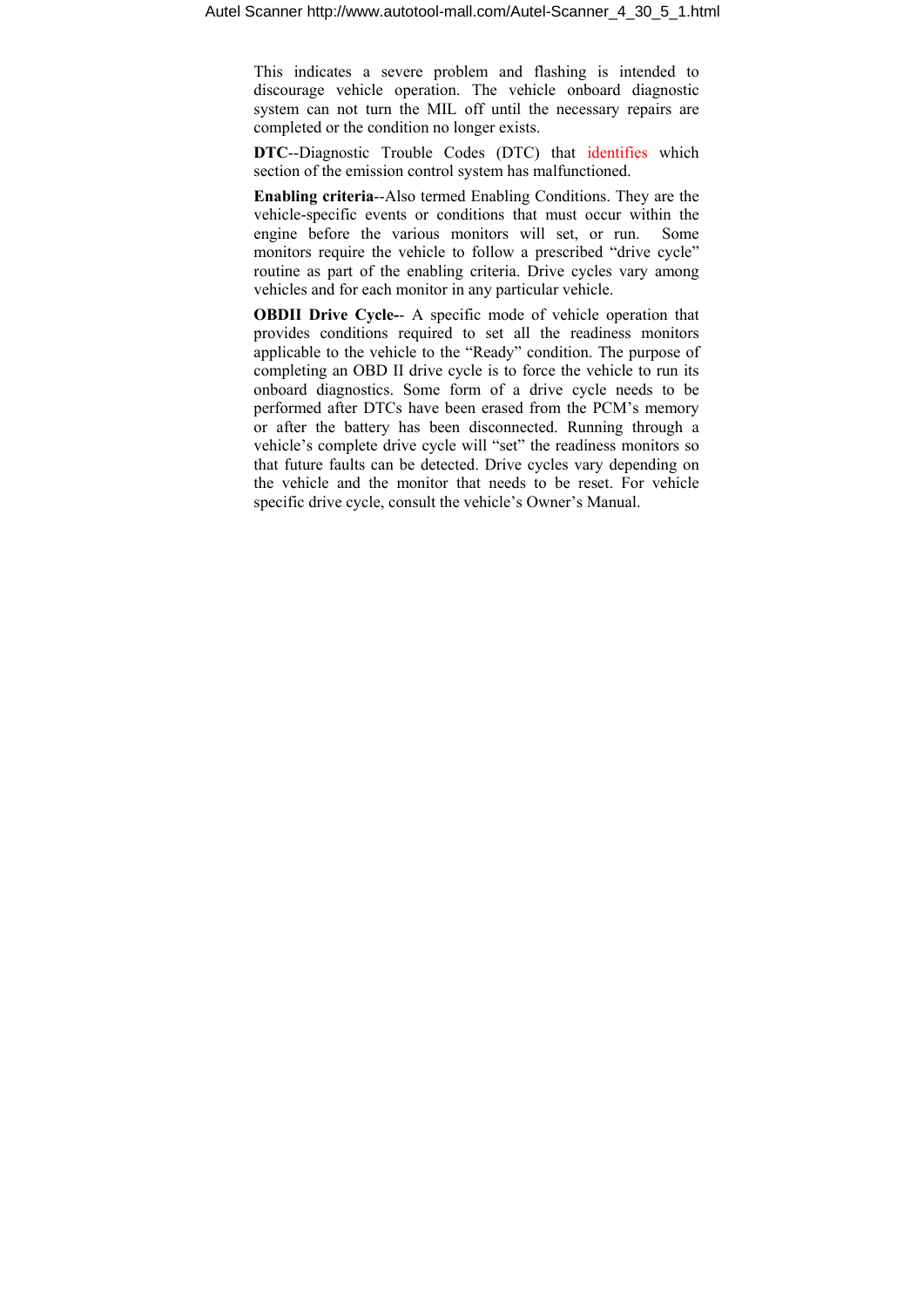# **3. Product Information**

## **3.1 Tool Description**



- 1. **LCD DISPLAY**--Indicates test results. It is a backlit 2-line display with 8 characters on each line.
- 2. **ENTER BUTTON**--Confirms a selection (or action) from a menu list, or returns to the main menu.
- 3. **SCROLL BUTTON**-- Scrolls through menu items or cancel an operation.
- 4. **OBD II CONNECTOR**--Connects the Code Scanner to the vehicle's Data Link Connector (DLC).

### **3.2 Product Specifications**

z **Display**--Backlit LCD, 2 lines, 8 characters each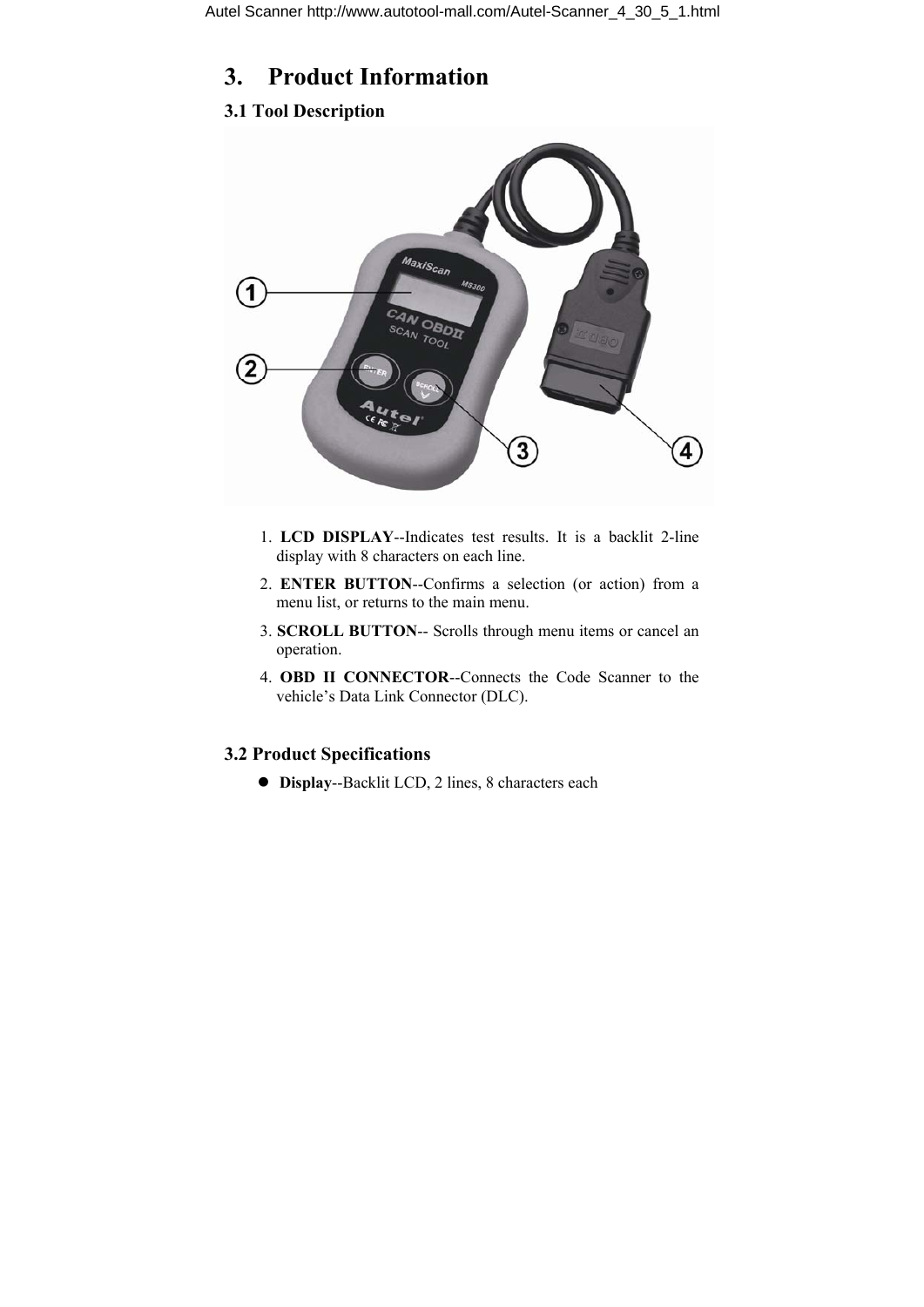- **Operating Temperature--**0 to 50°C (32 to 122 F°)
- **Storage Temperature-- -**20 to 70 $^{\circ}$ C (-4 to 158 F $^{\circ}$ )
- z **Power--**DC12V provided via the vehicle's battery

|  | <b>Dimensions:</b> |
|--|--------------------|
|  |                    |

| Length          | Width                  | Height                 |
|-----------------|------------------------|------------------------|
| 113 mm $(4.4")$ | $74 \text{ mm} (2.9")$ | $21 \text{mm} (0.83")$ |
|                 |                        |                        |

● **Weight--250g** (8.9 oz)

#### **3.3 Product Features**

- $\bullet$  Works with all 1996 and newer cars & light trucks that are OBD II compliant (including the CAN, VPW, PWM, ISO and KWP 2000 protocols)
- Reads and clears generic and manufacturer specific Diagnostic Trouble Codes (DTCs) and turns off check engine light
- Supports multiple trouble code requests: generic codes, pending codes and manufacturer's specific codes
- Reviews the emission readiness status of OBD monitors
- Retrieves VIN (Vehicle Identification No.) on 2002 and newer vehicles that support Mode 9
- $\bullet$  Determines the malfunction indicator lamp (MIL) status
- $\bullet$  Easy to use with one plug-in; Highly reliable and accurate
- Easy-to-read crystal-clear backlit 2-line LCD display
- Stand-alone unit with no need for an additional laptop computer to operate
- Small in size and conveniently fits in your palm
- Safely communicates with the on-board computer
- No batteries needed--powered via detachable OBD II cable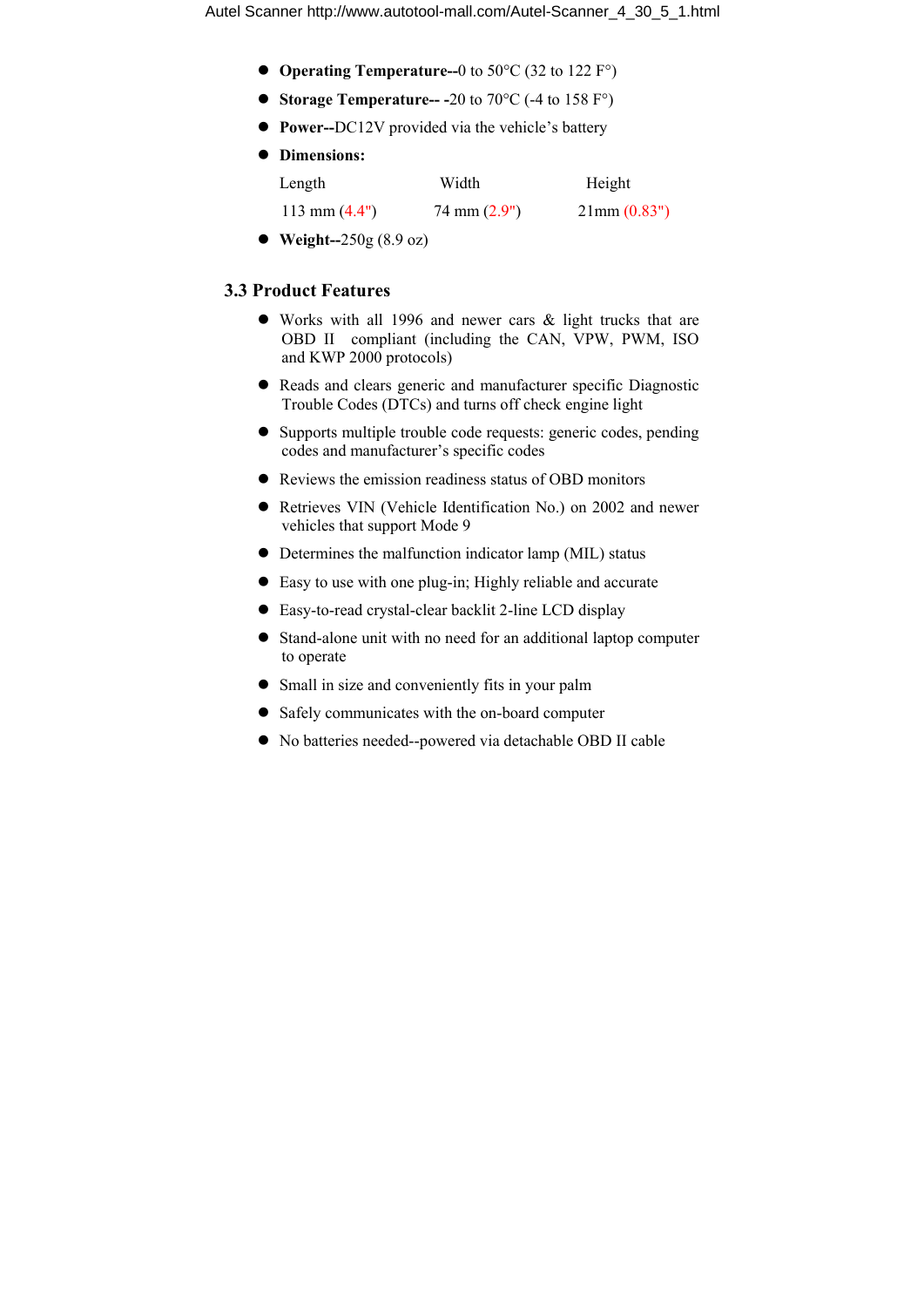#### **3.4 Vehicle Coverage**

The MaxiScan OBD II Scan Tool is specially designed to work with all OBD II compliant vehicles, including those equipped with the next-generation protocol-Control Area Network (CAN). It is required by EPA that All 1996 and newer vehicles (cars and light trucks) sold in the United States must be OBD II compliant and this includes all Domestic, Asian and European vehicles.

A small number of 1994 and 1995 model year gasoline vehicles are OBD II compliant. To verify if a 1994 or 1995 vehicle is OBD II compliant, check the Vehicle Emissions Control Information (VECI) Label which is located under the hood or by the radiator of most vehicles. If the vehicle is OBD II compliant, the label will designate "OBD II Certified". Additionally, Government regulations mandate that all OBD II compliant vehicles must have a "common" sixteen-pin Data Link Connector (DLC).

For your vehicle to be OBD II compliant it must have a 16-pin DLC (Data Link Connector) under the dash and the Vehicle Emission Control Information Label must state that the vehicle is OBD II compliant.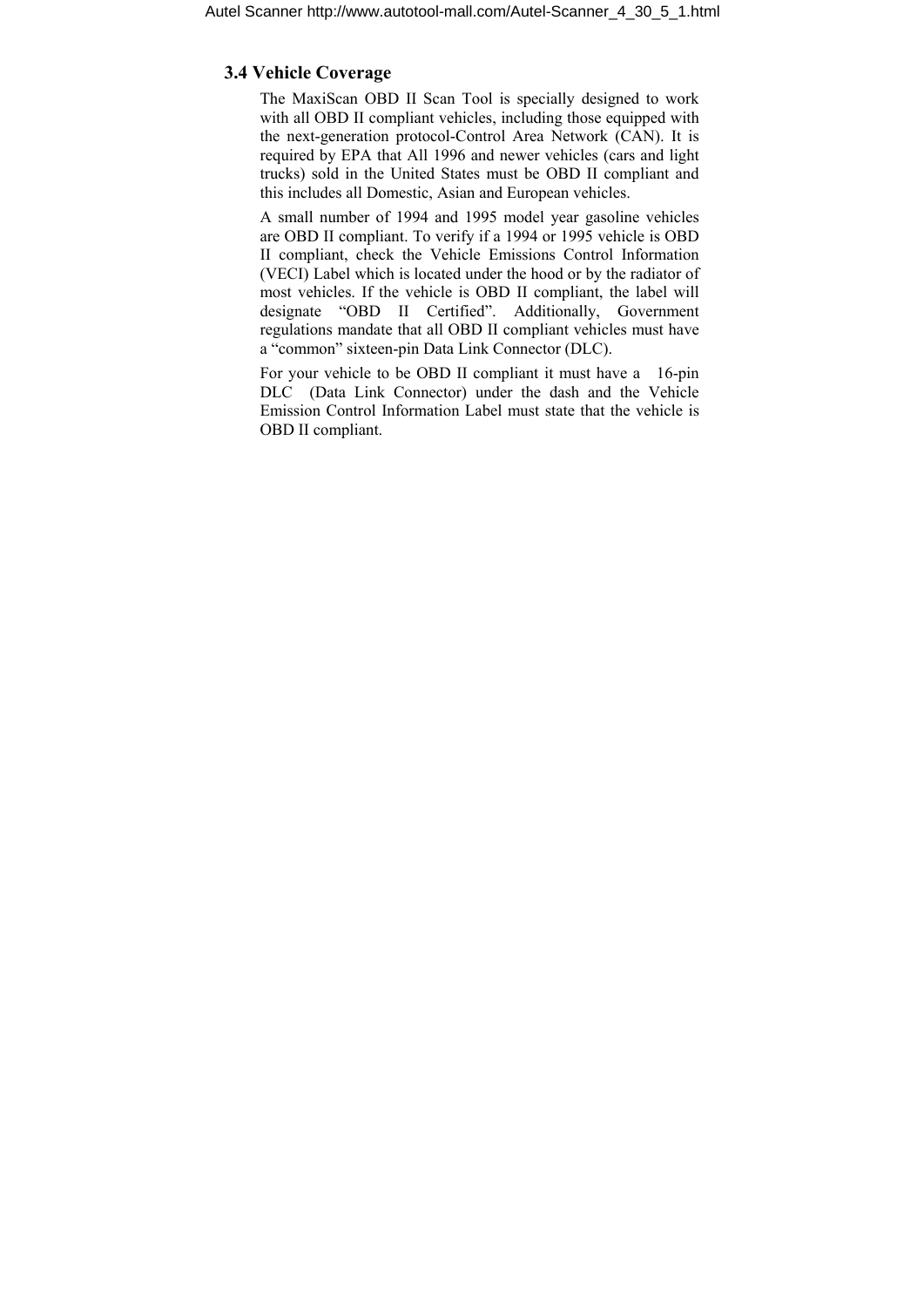# **4. Operating Instructions**

### **4.1 Reading Codes:**

*CAUTION: Don't connect or disconnect any test equipment with ignition on or engine running.* 

- 1. Turn the ignition off.
- 2. Locate the 16-pin Data Link Connector (DLC) and plug into the Scan Tool cable connector to the DLC.
- 3. Wait for the LCD display to read **"C.A.N.OBD2".**



- 4. Turn the ignition on. But do not start the engine.
- 5. Press the **ENTER** button. A sequence of messages showing the OBD2 protocols will be observed on the display until the vehicle protocol is detected.



- $\bullet$  Not all the above messages will be displayed unless protocol of the vehicle being tested is the last one—the ISO9141 protocol. They will stop appearing after the vehicle protocol is detected and a confirmation message of "XXX Protocol" is displayed.
- **•** If a "LINK ERROR!" message shows up, turn the ignition **off for about 10 seconds, check if the Scan Tool's OBDII**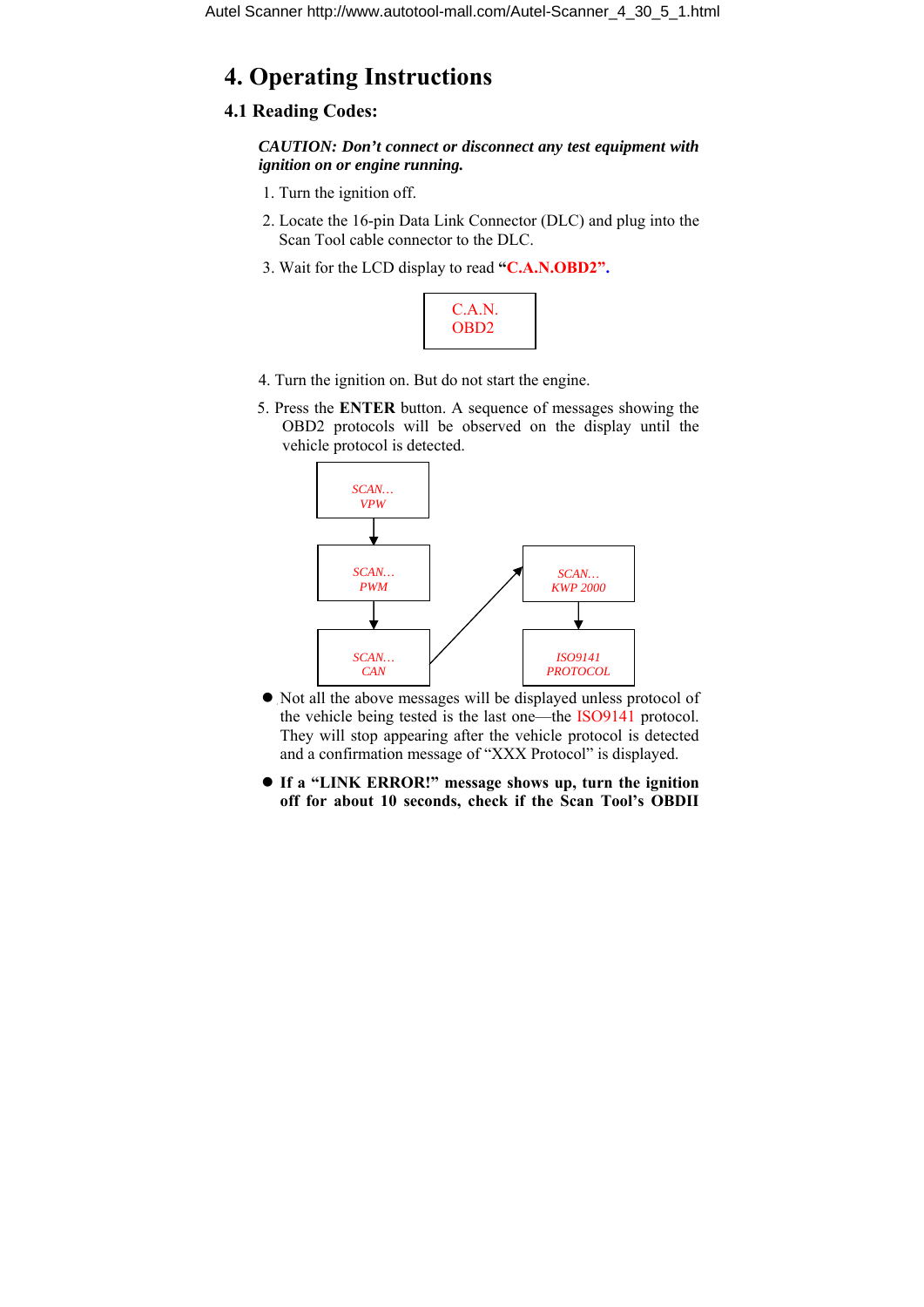**connector is securely connected to the vehicle's DLC, and then turn the ignition back to on. Repeat the procedure from step 5. If the "LINK ERROR" message does not go away, then there may be problems for the Scan Tool to communicate with the vehicle.**

6. Wait for the main menu to come up after a brief overview displaying the scanning results with the total number of DTCs and the overall I/M Monitor Status.



7. Select **"DTC"** from the main menu by pressing the **ENTER**  button.



• If there are no Diagnostic Trouble Codes retrieved, the display will indicate **"NO CODES".**



**•** If there are any Diagnostic Trouble Codes, then the total number of the Fault Codes followed by that of the Pending Codes will be reported on the display.



8. Read the Diagnostic Trouble Codes by pressing the SCROLL button.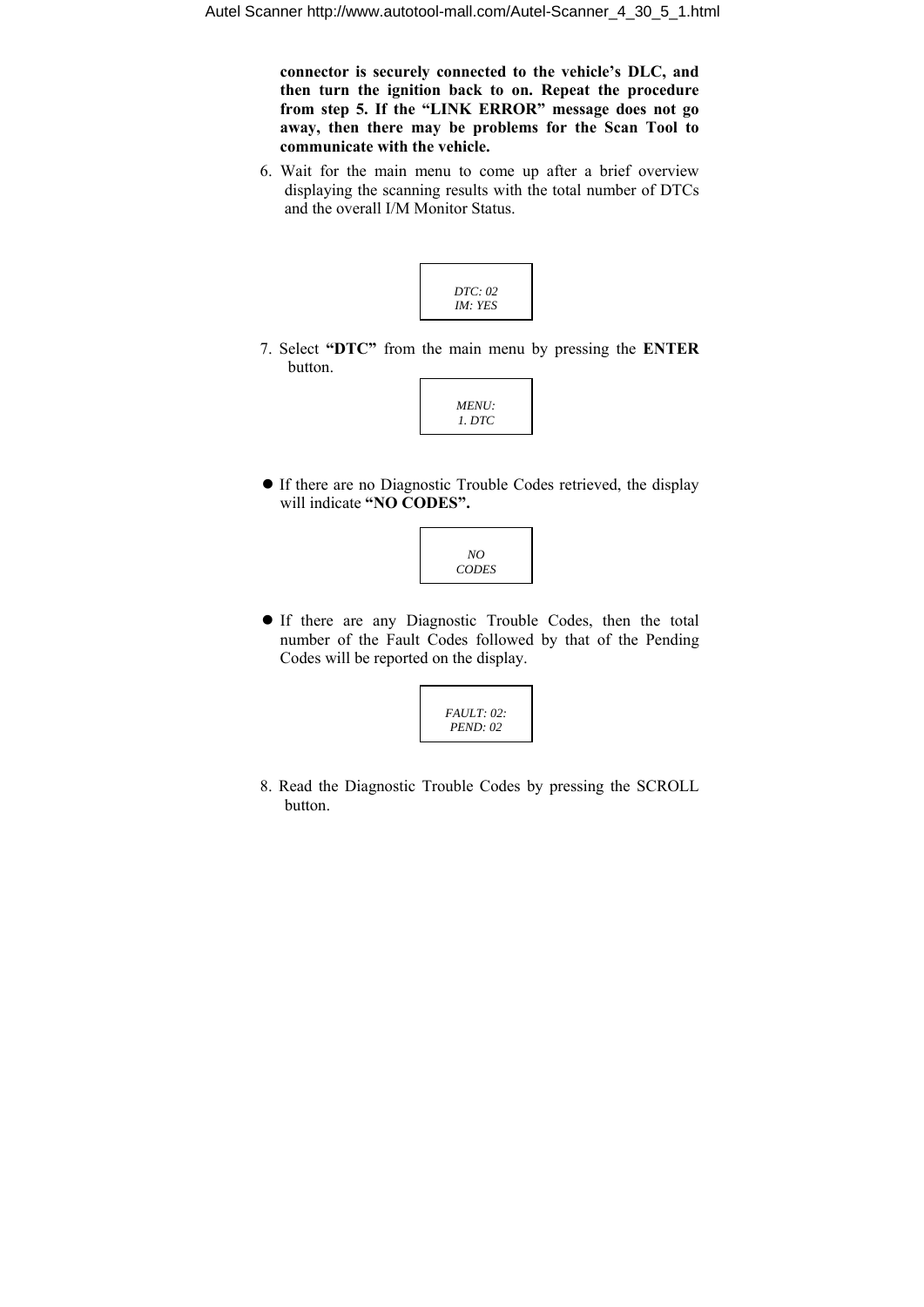• The first code number will appear on the first line of the LCD display, the numerical sequence of the code and the total number of the codes stored will appear on the second line. To view additional codes, press the **SCROLL** button to scroll, as necessary, until all the codes have been shown up.



z If the code retrieved is a pending code, a **"PD"** will show on the LCD display in the end.



- $\bullet$  To view previous codes, press the SCROLL button to scroll through to the end, and then start from the first of the list.
- 9. Look up part 5 for Diagnostic Trouble Code Definitions. Match the retrieved DTC(S) with those listed and read the definitions.

#### **4.2 Erasing Codes:**

*CAUTION: Erasing the Diagnostic Trouble Codes allows the Scan Tool to delete not only the codes from the vehicle's on-board computer, but also "Freeze Frame" data and manufacturer specific enhanced data. Further, the I/M Readiness Monitor Status for all vehicle Monitors is reset to Not Ready or Not Complete status. Do not erase the codes before the system has been checked completely by a technician.* 

1. If you decide to erase the DTCs, Select "**2. ERASE"** from the main menu by pressing the ENTER button.

*MENU: 2. ERASE*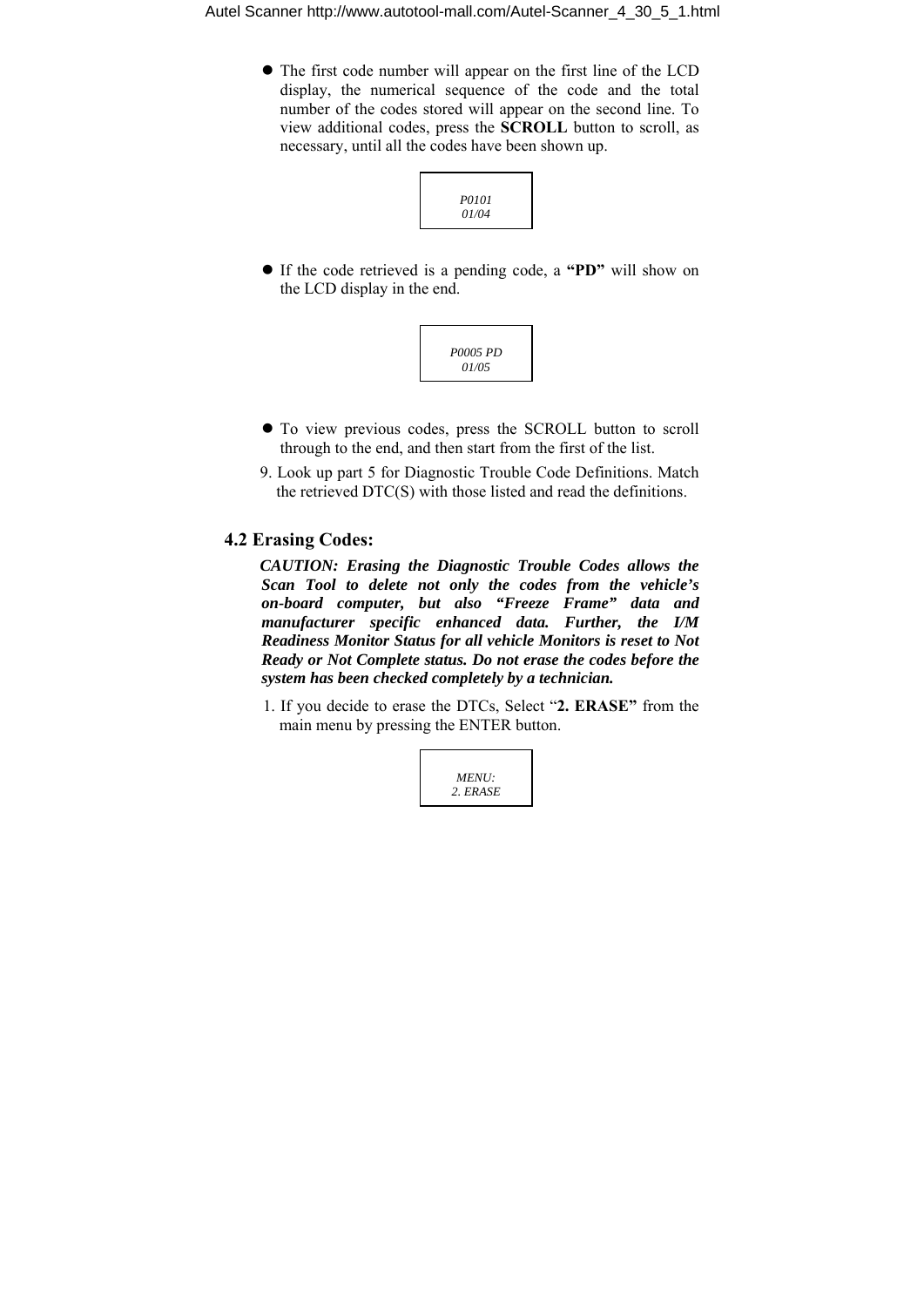- z If the Scan Tool is not connected or no communication is established with the vehicle yet, then refer to **"Reading Codes"**  from 1 to 6. at Paragraph 4.1.
- 2. A message of **"ERASE? YES NO"** comes up asking for your confirmation.



- 3. If you do not want to proceed with erasing the codes, press the **SCROLL** button to exit.
- 4. If you do wish to proceed to erase the codes, then press the **ENTER** button.
- 5. If the codes are cleared successfully, an **"ERASE DONE!"** message will show on the display. Press the **ENTER** button to Return to the main Menu list.



6. If the codes are not cleared, then an **"ERASE FAIL!"** message will appear. Press the **ENTER** button to Return to the main Menu list.



*HOT KEY: Pressing and Holding the SCROLL button for about 3 seconds will allow you to erase the DTCs more quickly than through the main menu.* 

**4.3 Retrieving I/M Readiness Status:**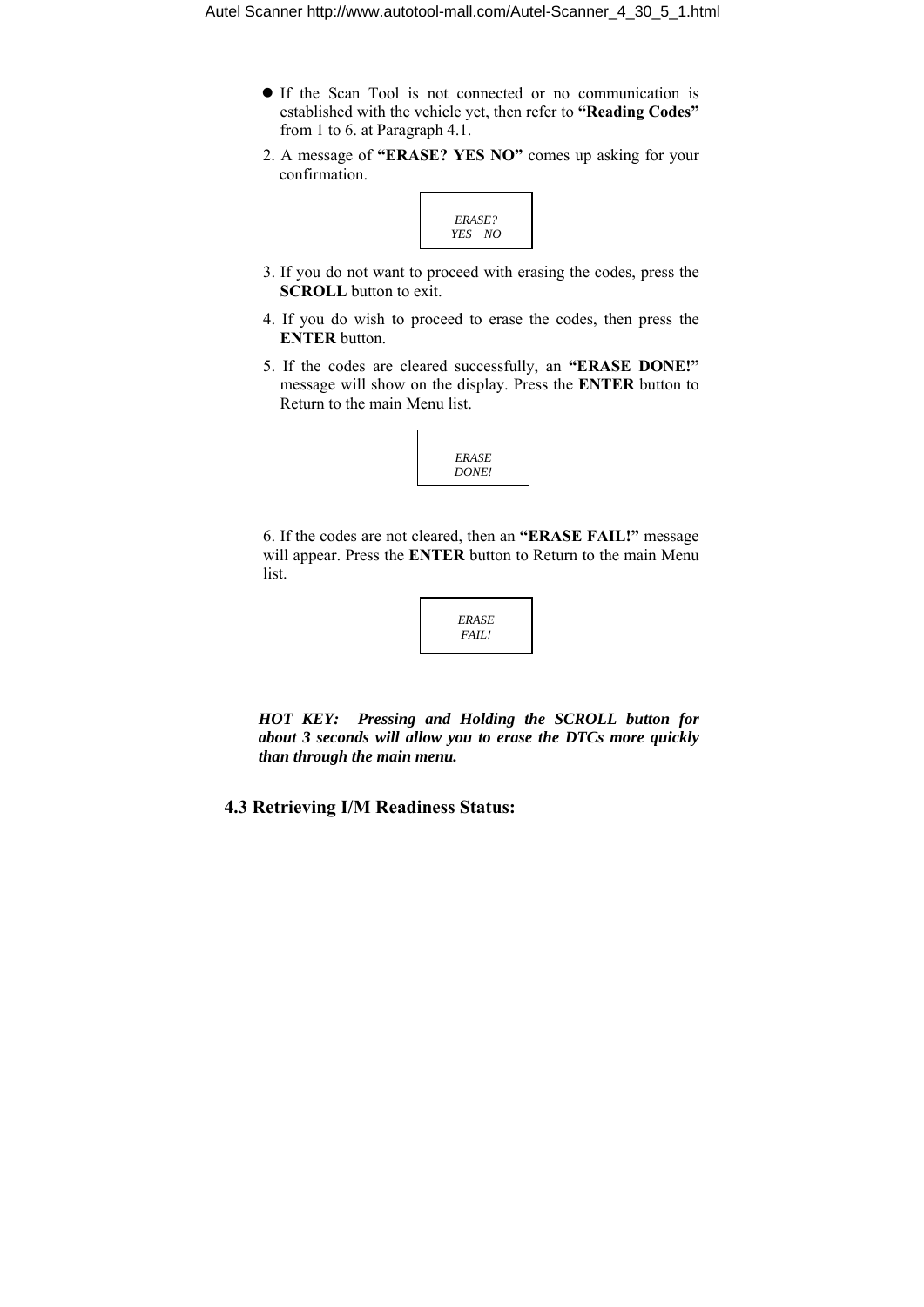*IMPORTANT: I/M Readiness function is used to check the operations of the Emission System on OBD2 compliant vehicles. It is an excellent function to use prior to having a vehicle inspected for compliance to a state emissions program.* 

*An I/M Readiness Status result of "NO" does not necessarily indicate that the vehicle being tested will fail the state I/M inspection. For some states, one or more such monitors may be allowed to be "Not Ready" to pass the emissions inspection.* 

- z **"YES"**--All monitors supported on the vehicle have completed their diagnostic testing and the MIL light is not on
- z **"NO"**--At least one monitor supported on the vehicle has not completed its diagnostic testing, and (or) the "Check Engine"( MIL) light is on
- z **"READY"**—Indicates that a particular monitor being checked has completed its diagnostic testing
- "Not RDY(NOT READY)"—Indicates that a particular monitor being checked has not completed its diagnostic testing
- "N/A"—The monitor is not supported on that vehicle
- **"→"--** A flashing Right Arrow indicates additional information is available on the next screen
- z **"←"**-- A flashing Left Arrow indicates additional information is available on the previous screen
- 1. Select "3. I/M" from the main menu by pressing the ENTER button.



- z If the Scan Tool is not connected yet, then refer to **"Reading Codes"** from 1 to 6. at Paragraph 4.1.
- 2. Use the **SCROLL** button to view the status of the **MIL** light **("ON" or "OFF)** and the following monitors: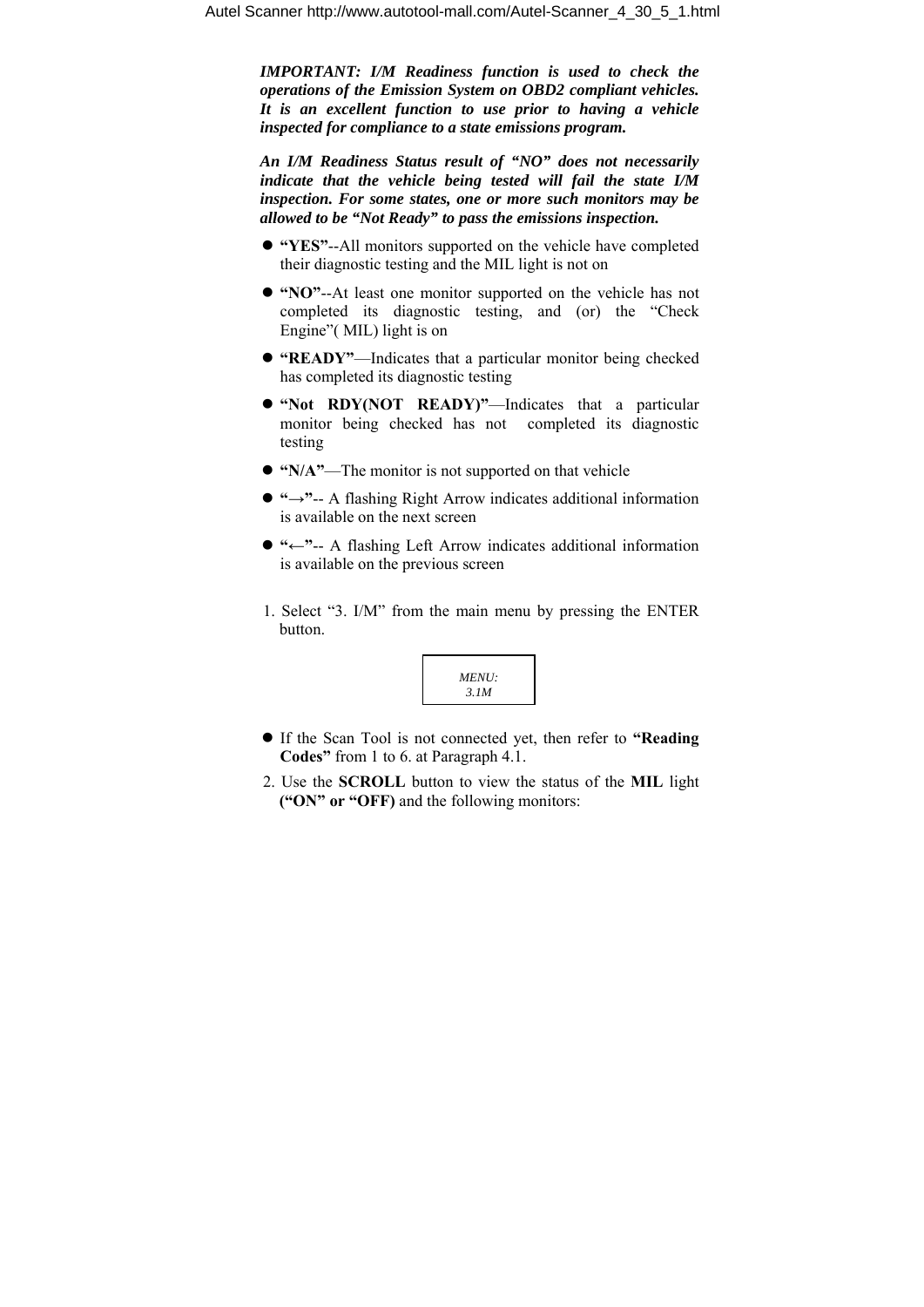- **MISFIRE--Misfire monitor**
- z **FUEL-**-Fuel System Monitor
- **CCM**--Comprehensive Components Monitor
- **CAT-- Catalyst Monitor**
- **HCM--Heated Catalyst Monitor**
- **EVAP**-- Evaporative System Monitor
- **2AIR-- Secondary Air Monitor**
- A/C--A/C system Monitor
- $\bullet$  **O2S**-- O2 Sensors Monitor
- **HO2S--O2 Sensor Heater Monitor**
- **EGR-- EGR System Monitor**
- 3. Press the **ENTER** button to return to the main Menu.

### **4.4 Viewing VIN Number**

*The View VIN function allows you to retrieve the Vehicle Identification No. on 2002 and newer vehicles that support Mode 9.* 

1. Select "**4. VIN**" from the main menu by pressing the **ENTER**  button.

| <i>MENU:</i> |  |
|--------------|--|
| 4. VIN       |  |
|              |  |

- z If the Scan Tool is not connected yet, then refer to **"Reading Codes"** from 1 to 6. at Paragraph 4.1.
- 2. Use the **SCROLL** button to view additional digits of the 17-digit string.
- $\bullet$  "→" -- A flashing Right Arrow indicates additional digits of VIN string are available on the next screen.
- z **"← "**-- A flashing Left Arrow indicates additional digits of VIN string are available on the previous screen
- 3. Press the **ENTER** button to return to the main Menu.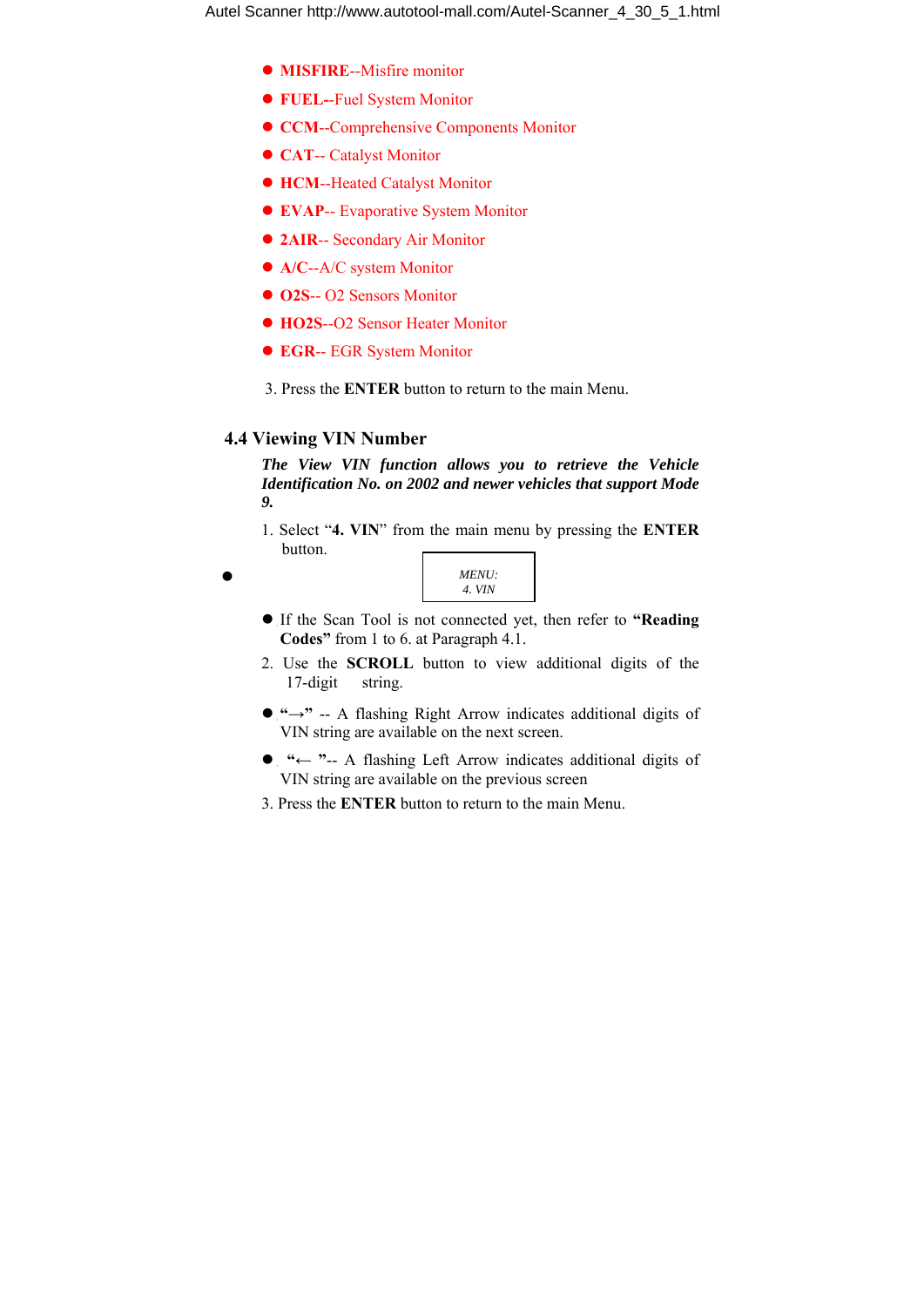### **4.5 Rescanning Data**

*The RESCAN function allows you to retrieve the most current data stored in the ECM or to re-link to the vehicle if communication is disconnected.* 

1. Select **"5. RESCAN"** from the main menu by pressing the ENTER button.



- z If the Scan Tool is not connected yet, then refer to **"Reading Codes"** from 1 to 6. at Paragraph 4.1.
- 2. Use either the **SCROLL** or **ENTER** button to return to the main menu.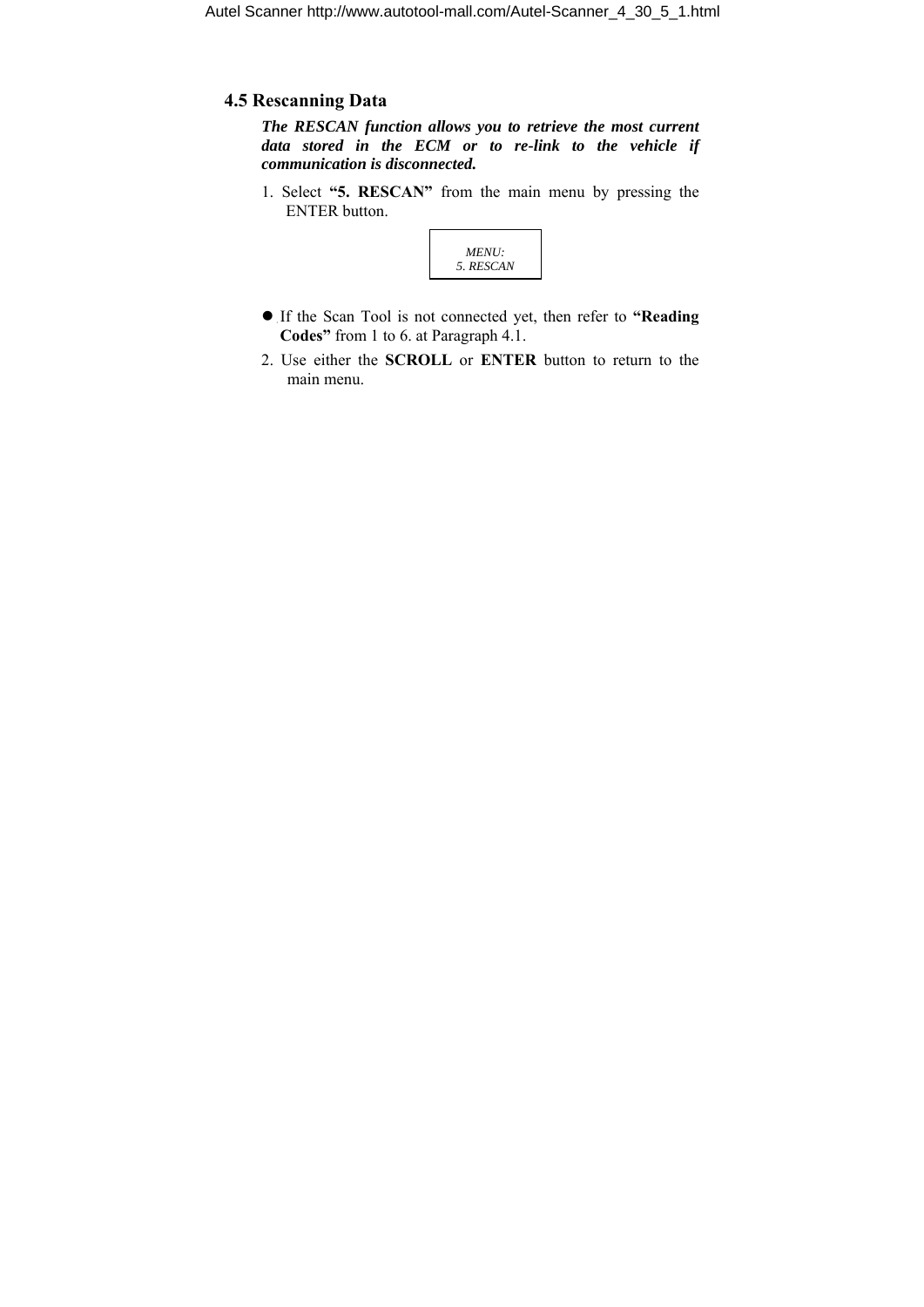# **5. Diagnostic Trouble Code (DTC) Definitions**

The following Diagnostic Trouble Code Definitions lists provide only Generic Diagnostic Trouble Codes. For Manufacturer Specific Diagnostic Trouble Code Definitions, consult the vehicle's service manual or the enclosed CD software.

*CAUTION: Parts or components should not be replaced based on only a DTC without first consulting the vehicle service manual for more information on possible causes of the fault as well as required testing procedures.* 

| P0001 | Fuel Volume Regulator Control Circuit Open                 |
|-------|------------------------------------------------------------|
| P0002 | Fuel Volume Regulator Control Circuit Range/Performance    |
| P0003 | Fuel Volume Regulator Control Circuit Low                  |
| P0004 | Fuel Volume Regulator Control Circuit High                 |
| P0005 | Fuel Shutoff Valve. A Control Circuit Open                 |
| P0006 | Fuel Shutoff Valve. A Control Circuit Low                  |
| P0007 | Fuel Shutoff Valve. A Control Circuit High                 |
| P0008 | Engine Position System Performance (Bank 1)                |
| P0009 | Engine Position System Performance (Bank 2)                |
| P0010 | Camshaft Position Actuator A -Bank 1 Circuit Malfunction   |
| P0011 | Camshaft Position Actuator A -Bank 1 Timing Over-Advanced  |
| P0012 | Camshaft Position Actuator A - Bank 1 Timing Over-Retarded |
| P0013 | Camshaft Position Actuator B - Bank 1 Circuit Malfunction  |
| P0014 | Camshaft Position Actuator B - Bank 1 Timing Over-Advanced |
| P0015 | Camshaft Position Actuator B - Bank 1 Timing Over-Retarded |
| P0016 | Cam/Crankshaft Pos. Correlation Sensor A - Bank 1          |
| P0017 | Cam/Crankshaft Pos. Correlation Sensor B - Bank 1          |
| P0018 | Cam/Crankshaft Pos. Correlation Sensor A - Bank 2          |
| P0019 | Cam/Crankshaft Pos. Correlation Sensor B - Bank 2          |
| P0020 | Camshaft Position Actuator A - Bank 2 Circuit Malfunction  |
| P0021 | Camshaft Position Actuator A - Bank 2 Timing Over-Advanced |
| P0022 | Camshaft Position Actuator A -Bank 2 Timing Over-Retarded  |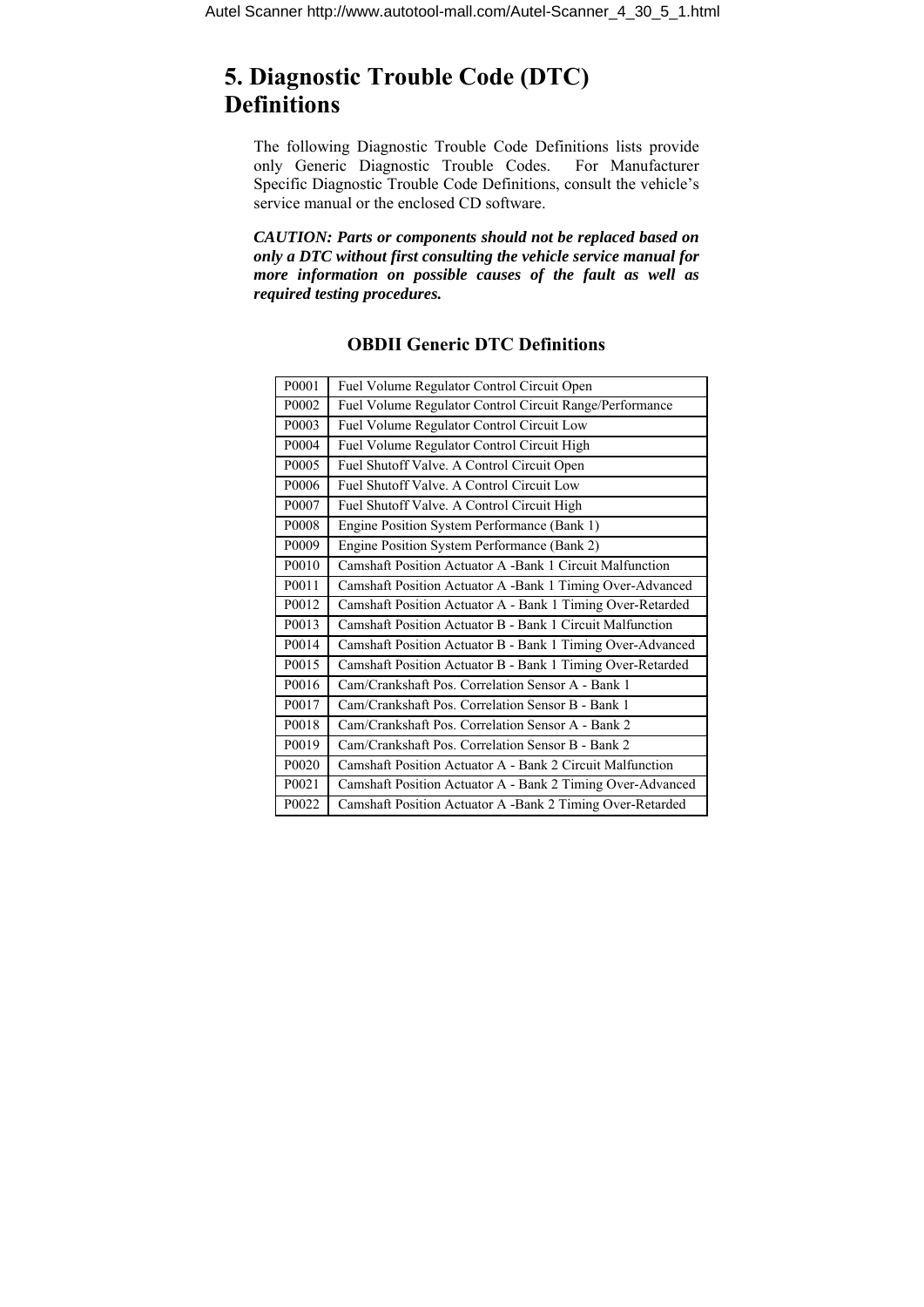| P0023 | Camshaft Position Actuator B - Bank 2 Circuit Malfunction              |
|-------|------------------------------------------------------------------------|
| P0024 | Camshaft Position Actuator B - Bank 2 Timing Over-Advanced             |
| P0025 | Camshaft Position Actuator B - Bank 2 Timing Over-Retarded             |
| P0026 | Intake Valve-Bank 1 Control Solenoid CKT Range/Performance             |
| P0027 | Exhaust Valve-Bank1 Control Solenoid CKT                               |
|       | Range/Performance                                                      |
| P0028 | Intake Valve-Bank 2 Control Solenoid CKT Range/Performance             |
| P0029 | Exhaust Valve-Bank2 Control Solenoid CKT                               |
|       | Range/Performance                                                      |
| P0030 | HO2S Bank 1 Sensor 1 Heater Circuit                                    |
| P0031 | HO2S Bank 1 Sensor 1 Heater Circuit Low                                |
| P0032 | HO2S Bank 1 Sensor 1 Heater Circuit High                               |
| P0033 | Turbo/Sup Wastegate Control Circuit                                    |
| P0034 | Turbo/Sup Wastegate Control Circuit Low                                |
| P0035 | Turbo/Sup Wastegate Control Circuit High                               |
| P0036 | HO2S Bank 1 Sensor 2 Heater Circuit                                    |
| P0037 | HO2S Bank 1 Sensor 2 Heater Circuit Low                                |
| P0038 | HO2S Bank 1 Sensor 2 Heater Circuit High                               |
| P0039 | Turbo/Super Charger Bypass Control CKT Performance                     |
| P0040 | O2 Bank 1 Sensor 1 Signals Swapped w/ O2 Bank 2 Sensor 1               |
| P0041 | O2 Bank 1 Sensor 2 Signals Swapped w/ O2 Bank 2 Sensor 2               |
| P0042 | HO2S Bank 1 Sensor 3 Heater Circuit                                    |
| P0043 | HO2S Bank 1 Sensor 3 Heater Circuit Low                                |
| P0044 | HO2S Bank 1 Sensor 3 Heater Circuit High                               |
| P0045 | Turbo/Super Charger Boost Control Solenoid A Circuit Open              |
| P0046 | Turbo/Super Charger Boost Control Solenoid A Circuit Range/<br>Perform |
| P0047 | Turbo/Super Charger Boost Control Solenoid A Circuit Low               |
| P0048 | Turbo/Super Charger Boost Control Solenoid A Circuit High              |
| P0049 | Turbo/Super Charger Boost Input/Turbine Speed Overspeed                |
| P0050 | HO2S Bank 2 Sensor 1 Heater Circuit                                    |
| P0051 | HO2S Bank 2 Sensor 1 Heater Circuit Low                                |
| P0052 | HO2S Bank 2 Sensor 1 Heater Circuit High                               |
| P0053 | HO2S Bank 1 Sensor 1 Heater Resistance                                 |
| P0054 | HO2S Bank 1 Sensor 2 Heater Resistance                                 |
| P0055 | HO2S Bank 1 Sensor 3 Heater Resistance                                 |
| P0056 | HO2S Bank 2 Sensor 2 Heater Circuit                                    |

**OBDII Generic DTC Definitions**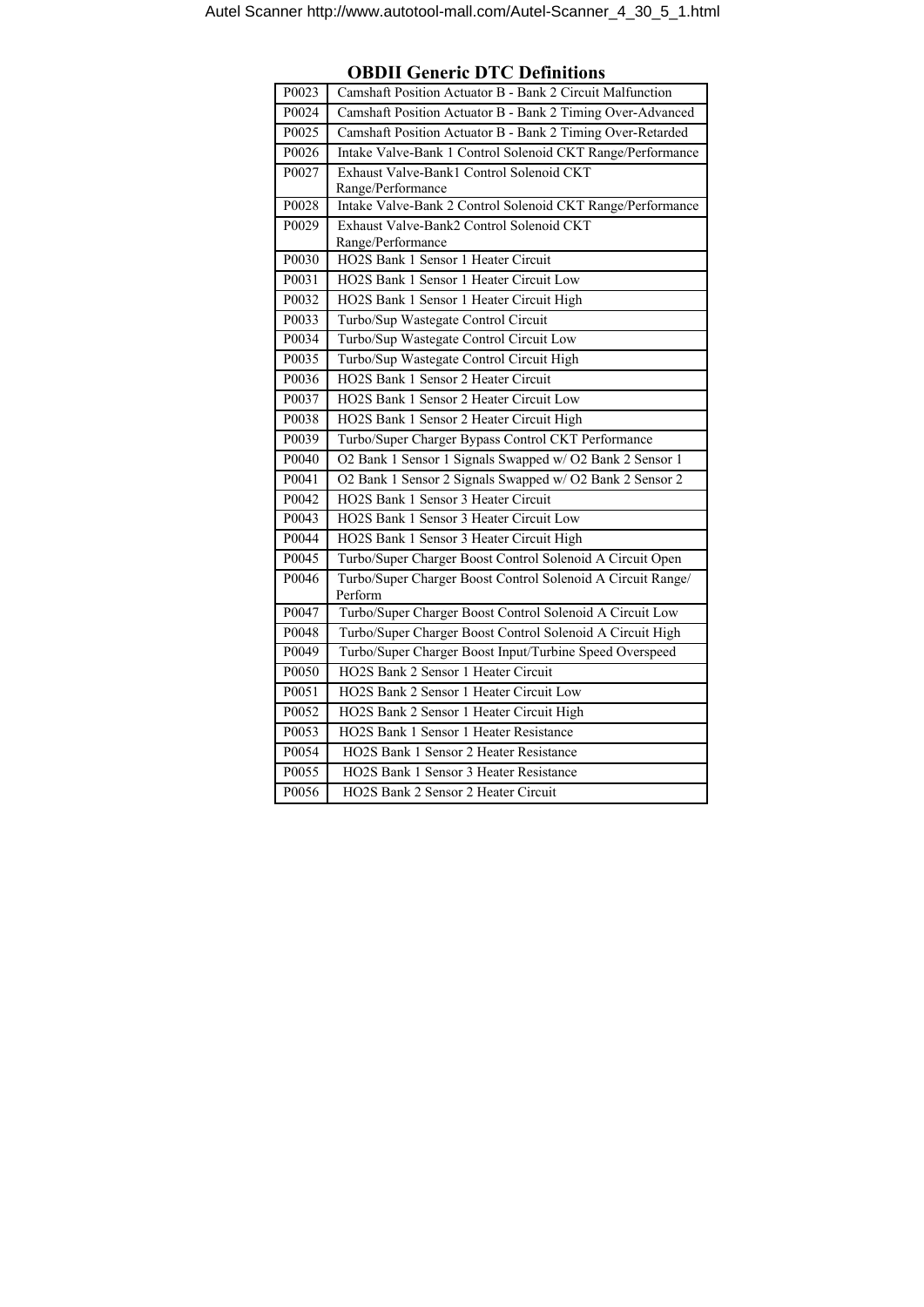| P0057 HO2S Bank 2 Sensor 2 Heater Circuit Low    |
|--------------------------------------------------|
| P0058   HO2S Bank 2 Sensor 2 Heater Circuit High |

| P0059             | HO2S Bank 2 Sensor 1 Heater Resistance              |
|-------------------|-----------------------------------------------------|
| P0060             | HO2S Bank 2 Sensor 2 Heater Resistance              |
| P0061             | HO2S Bank 2 Sensor 3 Heater Resistance              |
| P0062             | HO2S Bank 2 Sensor 3 Heater Circuit                 |
| P0063             | HO2S Bank 2 Sensor 3 Heater Circuit Low             |
| P0064             | HO2S Bank 2 Sensor 3 Heater Circuit High            |
| P0065             | Air Assisted Injector. Control Range/Performance    |
| P0066             | Air Assisted Injector. Control Circuit Low          |
| P0067             | Air Assisted Injector. Control Circuit High         |
| P0068             | <b>MAF/MAP Sensor Throttle Position Correlation</b> |
| P0069             | <b>MAP/BARO</b> Correlation                         |
| P0070             | Ambient Air Temp. Sensor Circuit                    |
| P0071             | Ambient Air Temp. Sensor Range/Performance          |
| P <sub>0072</sub> | Ambient Air Temp. Sensor Circuit Low                |
| P0073             | Ambient Air Temp. Sensor Circuit High               |
| P0074             | Ambient Air Temp. Sensor CKT Intermittent           |
| P0075             | Intake Valve-Bank 1 Control Circuit                 |
| P0076             | Intake Valve-Bank 1 Control Circuit Low             |
| P0077             | Intake Valve-Bank 1 Control Circuit High            |
| P0078             | Exhaust Valve-Bank1 Control Circuit                 |
| P0079             | Exhaust Valve-Bank1 Control Circuit Low             |
| P0080             | Exhaust Valve-Bank1 Control Circuit High            |
| P0081             | Intake Valve-Bank 2 Control Circuit                 |
| P0082             | Intake Valve-Bank 2 Control Circuit Low             |
| P0083             | Intake Valve-Bank 2 Control Circuit High            |
| P0084             | Exhaust Valve-Bank2 Control Circuit                 |
| P0085             | Exhaust Valve-Bank2 Control Circuit Low             |
| P0086             | Exhaust Valve-Bank2 Control Circuit High            |
| P0087             | Fuel Rail Pressure Too Low                          |
| P0088             | Fuel Rail Pressure Too High                         |
| P0089             | Fuel Pressure Regulator 1 Performance               |
| P0090             | Fuel Pressure Regulator 1 Control Circuit           |
| P0091             | Fuel Pressure Regulator 1 Control Circuit Low       |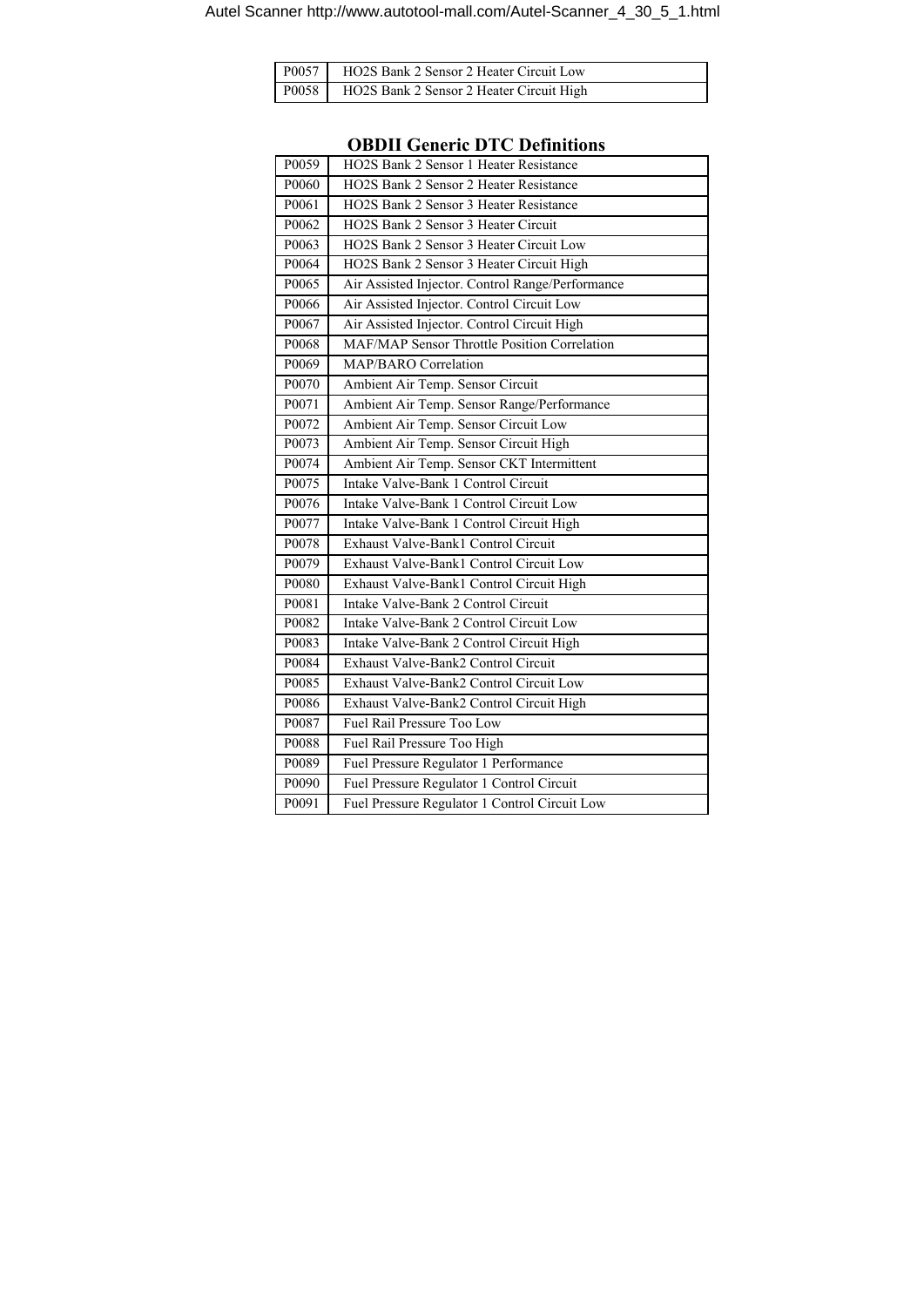|  | P0092 Fuel Pressure Regulator 1 Control Circuit High |
|--|------------------------------------------------------|
|  | P0093 Fuel System Leak (Large)                       |
|  | P0094 Fuel System Leak (Small)                       |

| P0095 | <b>IAT Sensor 2 Circuit</b>                       |
|-------|---------------------------------------------------|
| P0096 | IAT Sensor 2 CKT Range/Performance                |
| P0097 | <b>IAT Sensor 2 Circuit Low</b>                   |
| P0098 | <b>IAT Sensor 2 Circuit High</b>                  |
| P0099 | <b>IAT Sensor 2 CKT Intermittent</b>              |
| P0100 | MAF or VAF A Circuit Malfunction                  |
| P0101 | MAF or VAF A Circuit Range/Performance            |
| P0102 | MAF or VAF A Circuit Low Input                    |
| P0103 | MAF or VAF A Circuit High Input                   |
| P0104 | MAF or VAF A Circuit Intermittent                 |
| P0105 | <b>MAP/BARO Circuit Malfunction</b>               |
| P0106 | MAP/BARO CKT Range/Performance                    |
| P0107 | MAP/BARO Circuit Low Input                        |
| P0108 | MAP/BARO Circuit High Input                       |
| P0109 | MAP/BARO CKT Intermittent                         |
| P0110 | <b>IAT Sensor Circuit Malfunction</b>             |
| P0111 | IAT Sensor 1 CKT Range/Performance                |
| P0112 | IAT Sensor 1 Circuit Low Input                    |
| P0113 | IAT Sensor 1 Circuit High Input                   |
| P0114 | <b>IAT Sensor 1 CKT Intermittent</b>              |
| P0115 | Engine Coolant Temp Circuit Malfunction           |
| P0116 | Engine Coolant Temp CKT Range/Performance         |
| P0117 | Engine Coolant Temp Circuit Low Input             |
| P0118 | Engine Coolant Temp Circuit High Input            |
| P0119 | Engine Coolant Temp CKT Intermittent              |
| P0120 | TPS/Pedal Position Sensor A Circuit Malfunction   |
| P0121 | TPS/Pedal Position Sensor A CKT Range/Performance |
| P0122 | TPS/Pedal Position Sensor A Circuit Low Input     |
| P0123 | TPS/Pedal Position Sensor A Circuit High Input    |
| P0124 | TPS/Pedal Position Sensor A CKT Intermittent      |
| P0125 | Closed Loop Fuel Ctrl Insufficient Coolant Temp   |
| P0126 | <b>Coolant Temp Insufficient Stable Operation</b> |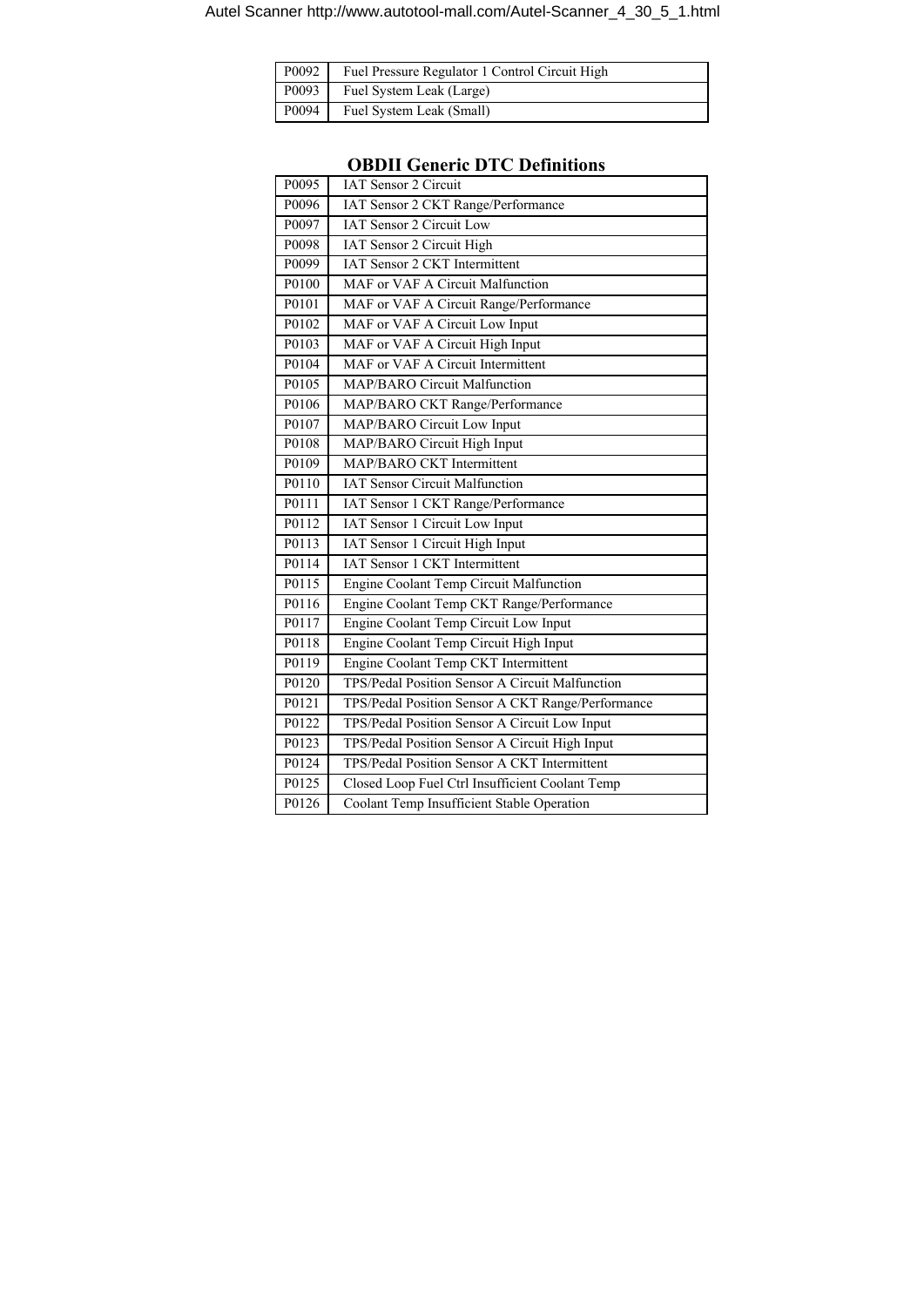| P0127 | IAT Sensor Too High                             |
|-------|-------------------------------------------------|
| P0128 | Coolant Temp Below Thermostat Regulating Temp   |
| P0129 | Barometric Pressure Too Low                     |
| P0130 | O2 Sensor Circuit Malfunction (Bank 1 Sensor 1) |

|       | льни осистіс в те всишноп                              |
|-------|--------------------------------------------------------|
| P0131 | O2 Sensor Circuit Low Volts (Bank 1 Sensor 1)          |
| P0132 | O2 Sensor Circuit High Volts (Bank 1 Sensor 1)         |
| P0133 | O2 Sensor CKT Slow Response (Bank 1 Sensor 1)          |
| P0134 | O2 Sensor CKT No Activity (Bank 1 Sensor 1)            |
| P0135 | O2 Sensor Heater Circuit Malfunction (Bank 1 Sensor 1) |
| P0136 | O2 Sensor Circuit Malfunction (Bank 1 Sensor 2)        |
| P0137 | O2 Sensor Circuit Low Volts (Bank 1 Sensor 2)          |
| P0138 | O2 Sensor Circuit High Volts (Bank 1 Sensor 2)         |
| P0139 | O2 Sensor CKT Slow Response (Bank 1 Sensor 2)          |
| P0140 | O2 Sensor CKT No Activity (Bank 1 Sensor 2)            |
| P0141 | O2 Sensor Heater Circuit Malfunction (Bank 1 Sensor 2) |
| P0142 | O2 Sensor Circuit Malfunction (Bank 1 Sensor 3)        |
| P0143 | O2 Sensor Circuit Low Volts (Bank 1 Sensor 3)          |
| P0144 | O2 Sensor Circuit High Volts (Bank 1 Sensor 3)         |
| P0145 | O2 Sensor CKT Slow Response (Bank 1 Sensor 3)          |
| P0146 | O2 Sensor CKT No Activity (Bank 1 Sensor 3)            |
| P0147 | O2 Sensor Heater Circuit Malfunction (Bank 1 Sensor 3) |
| P0148 | Fuel Delivery Malfunction                              |
| P0149 | <b>Fuel Timing Malfunction</b>                         |
| P0150 | O2 Sensor Circuit Malfunction (Bank 2 Sensor 1)        |
| P0151 | O2 Sensor Circuit Low Volts (Bank 2 Sensor 1)          |
| P0152 | O2 Sensor Circuit High Volts (Bank 2 Sensor 1)         |
| P0153 | O2 Sensor CKT Slow Response (Bank 2 Sensor 1)          |
| P0154 | O2 Sensor CKT No Activity (Bank 2 Sensor 1)            |
| P0155 | O2 Sensor Heater Circuit Malfunction (Bank 2 Sensor 1) |
| P0156 | O2 Sensor Circuit Malfunction (Bank 2 Sensor 2)        |
| P0157 | O2 Sensor Circuit Low Volts (Bank 2 Sensor 2)          |
| P0158 | O2 Sensor Circuit High Volts (Bank 2 Sensor 2)         |
| P0159 | O2 Sensor CKT Slow Response (Bank 2 Sensor 2)          |
| P0160 | O2 Sensor CKT No Activity (Bank 2 Sensor 2)            |
| P0161 | O2 Sensor Heater Circuit Malfunction (Bank 2 Sensor 2) |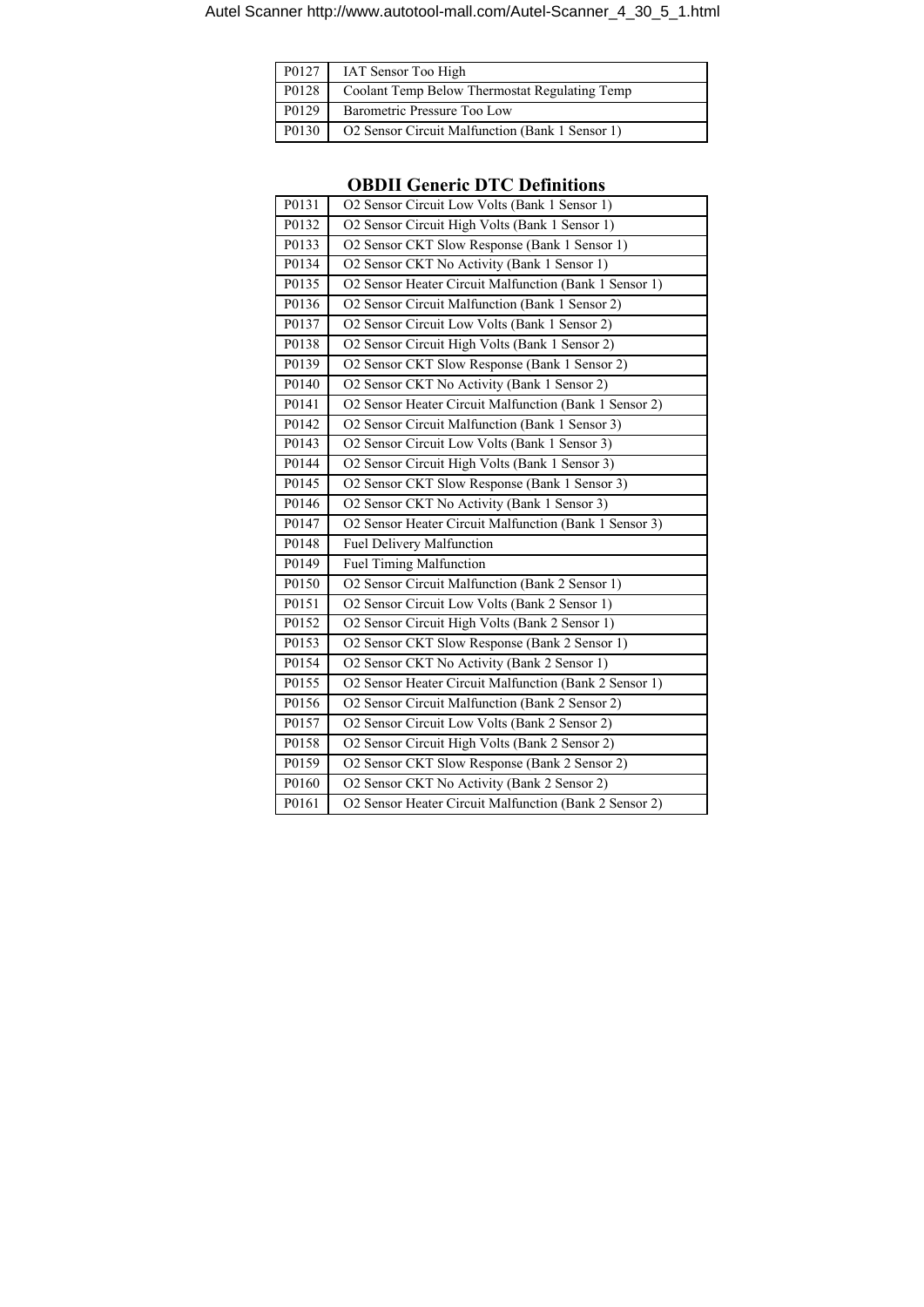| P0162 | O2 Sensor Circuit Malfunction (Bank 2 Sensor 3) |
|-------|-------------------------------------------------|
| P0163 | O2 Sensor Circuit Low Volts (Bank 2 Sensor 3)   |
| P0164 | O2 Sensor Circuit High Volts (Bank 2 Sensor 3)  |
| P0165 | O2 Sensor CKT Slow Response (Bank 2 Sensor 3)   |
| P0166 | O2 Sensor CKT No Activity (Bank 2 Sensor 3)     |

|       | ODDII GENETIC DTU DENNIUONS                            |
|-------|--------------------------------------------------------|
| P0167 | O2 Sensor Heater Circuit Malfunction (Bank 2 Sensor 3) |
| P0168 | Engine Fuel Temperature Too High                       |
| P0169 | <b>Fuel Composition Incorrect</b>                      |
| P0170 | Fuel Trim Malfunction (Bank 1)                         |
| P0171 | System Too Lean (Bank 1)                               |
| P0172 | System Too Rich (Bank 1)                               |
| P0173 | Fuel Trim Malfunction (Bank 2)                         |
| P0174 | System Too Lean (Bank 2)                               |
| P0175 | System Too Rich (Bank 2)                               |
| P0176 | Fuel Compensation Sensor Circuit Malfunction           |
| P0177 | Fuel Compensation Sensor CKT Range/Performance         |
| P0178 | Fuel Compensation Sensor Circuit Low Input             |
| P0179 | Fuel Compensation Sensor Circuit High Input            |
| P0180 | Fuel Temperature Sensor A Circuit Malfunction          |
| P0181 | Fuel Temperature Sensor A CKT Range/Performance        |
| P0182 | Fuel Temperature Sensor A Circuit Low Input            |
| P0183 | Fuel Temperature Sensor A Circuit High Input           |
| P0184 | Fuel Temperature Sensor A CKT Intermittent             |
| P0185 | Fuel Temperature Sensor B Circuit Malfunction          |
| P0186 | Fuel Temperature Sensor B CKT Range/Performance        |
| P0187 | Fuel Temperature Sensor B Circuit Low Input            |
| P0188 | Fuel Temperature Sensor B Circuit High Input           |
| P0189 | Fuel Temperature Sensor B CKT Intermittent             |
| P0190 | <b>Fuel Rail Pressure Sensor Circuit Malfunction</b>   |
| P0191 | Fuel Rail Pressure Sensor CKT Range/Performance        |
| P0192 | Fuel Rail Pressure Sensor Circuit Low Input            |
| P0193 | Fuel Rail Pressure Sensor Circuit High Input           |
| P0194 | Fuel Rail Pressure Sensor CKT Intermittent             |
| P0195 | Engine Oil Temp Sensor Circuit Malfunction             |
| P0196 | Engine Oil Temp Sensor CKT Range/Performance           |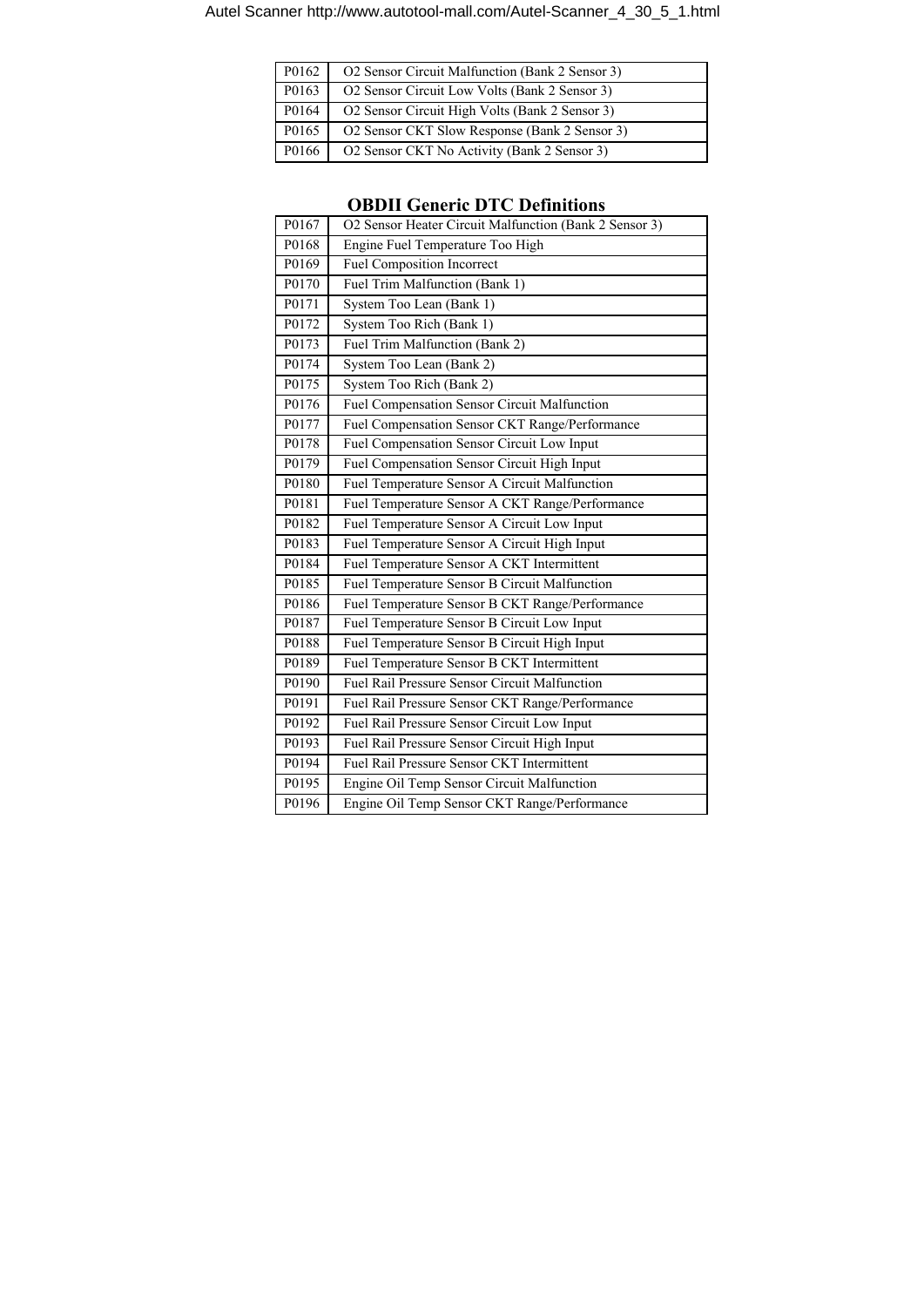| P0197             | Engine Oil Temp Sensor Circuit Low Input  |
|-------------------|-------------------------------------------|
| P0198             | Engine Oil Temp Sensor Circuit High Input |
| P0199             | Engine Oil Temp Sensor CKT Intermittent   |
| P0200             | Injector Circuit Open                     |
| P0201             | Injector Circuit Open Cylinder 1          |
| P <sub>0202</sub> | Injector Circuit Open Cylinder 2          |

| P <sub>0203</sub> | Injector Circuit Open Cylinder 3                         |
|-------------------|----------------------------------------------------------|
| P0204             | Injector Circuit Open Cylinder 4                         |
| P <sub>0205</sub> | Injector Circuit Open Cylinder 5                         |
| P0206             | Injector Circuit Open Cylinder 6                         |
| P0207             | Injector Circuit Open Cylinder 7                         |
| P0208             | Injector Circuit Open Cylinder 8                         |
| P0209             | Injector Circuit Open Cylinder 9                         |
| P0210             | Injector Circuit Open Cylinder 10                        |
| P0211             | Injector Circuit Open Cylinder 11                        |
| P0212             | Injector Circuit Open Cylinder 12                        |
| P0213             | Cold Start Injector 1 Malfunction                        |
| P0214             | Cold Start Injector 2 Malfunction                        |
| P0215             | <b>Engine Shutoff Solenoid Malfunction</b>               |
| P0216             | <b>Injection Timing Control Circuit Malfunction</b>      |
| P0217             | <b>Engine Overtemp Condition</b>                         |
| P0218             | <b>Transmission Overtemp Condition</b>                   |
| P <sub>0219</sub> | <b>Engine Overspeed Condition</b>                        |
| P0220             | TPS/Pedal Position Sensor/Switch B Circuit Malfunction   |
| P <sub>0221</sub> | TPS/Pedal Position Sensor/Switch B CKT Range/Performance |
| P0222             | TPS/Pedal Position Sensor/Switch B Circuit Low Input     |
| P0223             | TPS/Pedal Position Sensor/Switch B Circuit High Input    |
| P0224             | TPS/Pedal Position Sensor/Switch B CKT Intermittent      |
| P0225             | TPS/Pedal Position Sensor/Switch C Circuit Malfunction   |
| P0226             | TPS/Pedal Position Sensor/Switch C CKT Range/Performance |
| P0227             | TPS/Pedal Position Sensor/Switch C Circuit Low Input     |
| P0228             | TPS/Pedal Position Sensor/Switch C Circuit High Input    |
| P0229             | TPS/Pedal Position Sensor/Switch C CKT Intermittent      |
| P0230             | Fuel Pump Primary Circuit Malfunction                    |
| P0231             | Fuel Pump Secondary Circuit Low                          |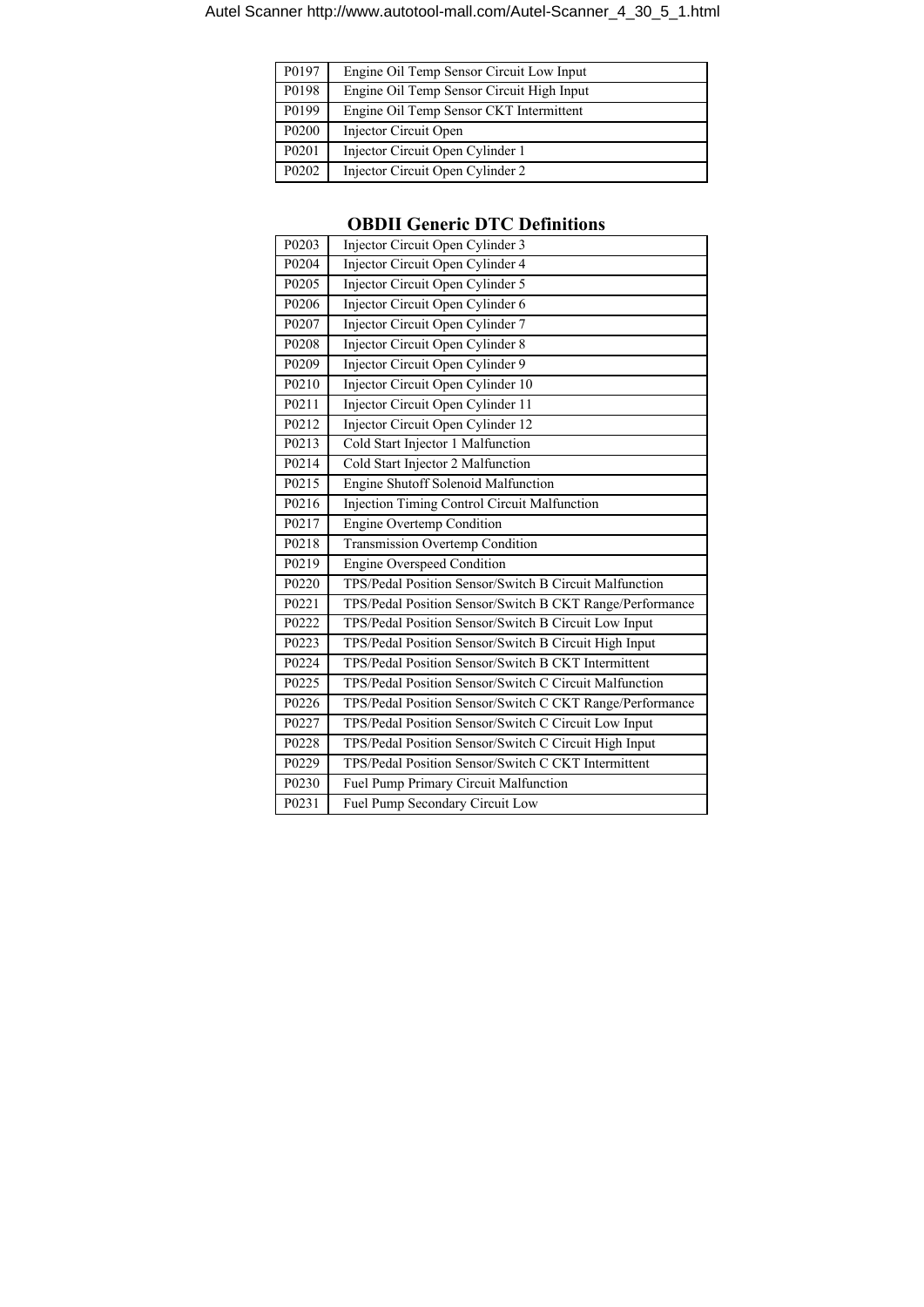| P <sub>0232</sub>  | Fuel Pump Secondary Circuit High                 |
|--------------------|--------------------------------------------------|
| P <sub>0233</sub>  | Fuel Pump Secondary Circuit Intermittent Ckt     |
| P <sub>02</sub> 34 | <b>Engine Overboost Condition</b>                |
| P <sub>0235</sub>  | Turbo/Super Boost Sensor A Circuit Malfunction   |
| P0236              | Turbo/Super Boost Sensor A CKT Range/Performance |
| P0237              | Turbo/Super Boost Sensor A Circuit Low Input     |
| P0238              | Turbo/Super Boost Sensor A Circuit High Input    |

| P0239             | Turbo/Super Boost Sensor B Circuit Malfunction                               |
|-------------------|------------------------------------------------------------------------------|
| P <sub>0240</sub> | Turbo/Super Boost Sensor B CKT Range/Performance                             |
| P0241             | Turbo/Super Boost Sensor B Circuit Low Input                                 |
| P0242             | Turbo/Super Boost Sensor B Circuit High Input                                |
| P <sub>0243</sub> | Turbo/Sup Wastegate Solenoid A Malfunction                                   |
| P0244             | Turbo/Sup Wastegate Solenoid A Range/Performance                             |
| P <sub>0245</sub> | Turbo/Sup Wastegate Solenoid A Low                                           |
| P0246             | Turbo/Sup Wastegate Solenoid A High                                          |
| P0247             | Turbo/Sup Wastegate Solenoid B Malfunction                                   |
| P0248             | Turbo /Sup Wastegate Solenoid B Range/Performance                            |
| P0249             | Turbo/Sup Wastegate Solenoid B Low                                           |
| P0250             | Turbo/Sup Wastegate Solenoid B High                                          |
| P <sub>0251</sub> | Injection Pump Metering Control A                                            |
| P0252             | Injection Pump Metering Control A Range/Performance                          |
| P0253             | Injection Pump Metering Control A Low                                        |
| P <sub>0254</sub> | Injection Pump Metering Control A High                                       |
| P0255             | Injection Pump Metering Control A Intermittent<br>(Cam/Rotor/Injector)       |
| P0256             | <b>Injection Pump Metering Control B Malfunction</b><br>(Cam/Rotor/Injector) |
| P0257             | Injection Pump Metering Control B Range/Performance<br>(Cam/Rotor/Injector)  |
| P0258             | Injection Pump Metering Control B Low (Cam/Rotor/Injector)                   |
| P0259             | Injection Pump Metering Control B High (Cam/Rotor/Injector)                  |
| P0260             | Injection Pump Metering Control B Intermittent<br>(Cam/Rotor/Injector)       |
| P0261             | Cylinder 1 Injector Control Circuit Low                                      |
| P0262             | Cylinder 1 Injector Control Circuit High                                     |
| P0263             | <b>Cylinder 1 Contribution Balance Fault</b>                                 |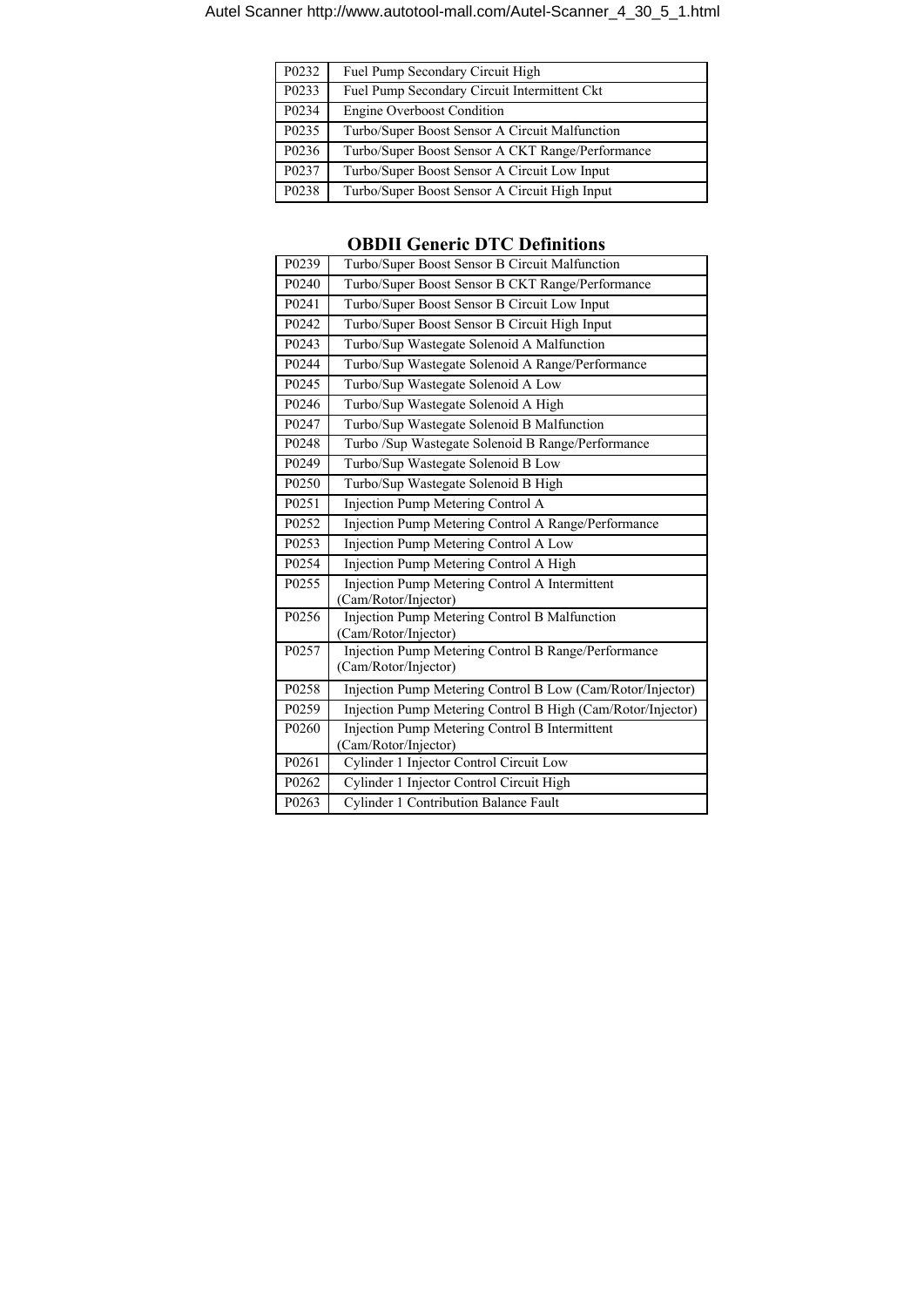| P0264             | Cylinder 2 Injector Control Circuit Low      |
|-------------------|----------------------------------------------|
| P <sub>0265</sub> | Cylinder 2 Injector Control Circuit High     |
| P0266             | Cylinder 2 Contribution Balance Fault        |
| P0267             | Cylinder 3 Injector Control Circuit Low      |
| P <sub>0268</sub> | Cylinder 3 Injector Control Circuit High     |
| P0269             | <b>Cylinder 3 Contribution Balance Fault</b> |
| P <sub>0270</sub> | Cylinder 4 Injector Control Circuit Low      |
| P <sub>0271</sub> | Cylinder 4 Injector Control Circuit High     |
| P <sub>0272</sub> | <b>Cylinder 4 Contribution Balance Fault</b> |

| P <sub>0273</sub> | Cylinder 5 Injector Control Circuit Low       |
|-------------------|-----------------------------------------------|
| P0274             | Cylinder 5 Injector Control Circuit High      |
| P0275             | <b>Cylinder 5 Contribution Balance Fault</b>  |
| P0276             | Cylinder 6 Injector Control Circuit Low       |
| P0277             | Cylinder 6 Injector Control Circuit High      |
| P0278             | <b>Cylinder 6 Contribution Balance Fault</b>  |
| P0279             | Cylinder 7 Injector Control Circuit Low       |
| P0280             | Cylinder 7 Injector Control Circuit High      |
| P0281             | <b>Cylinder 7 Contribution Balance Fault</b>  |
| P0282             | Cylinder 8 Injector Control Circuit Low       |
| P0283             | Cylinder 8 Injector Control Circuit High      |
| P0284             | <b>Cylinder 8 Contribution Balance Fault</b>  |
| P0285             | Cylinder 9 Injector Control Circuit Low       |
| P0286             | Cylinder 9 Injector Control Circuit High      |
| P0287             | <b>Cylinder 9 Contribution Balance Fault</b>  |
| P0288             | Cylinder 10 Injector Control Circuit Low      |
| P0289             | Cylinder 10 Injector Control Circuit High     |
| P0290             | Cylinder 10 Contribution Balance Fault        |
| P <sub>0291</sub> | Cylinder 11 Injector Control Circuit Low      |
| P0292             | Cylinder 11 Injector Control Circuit High     |
| P0293             | <b>Cylinder 11 Contribution Balance Fault</b> |
| P0294             | Cylinder 12 Injector Control Circuit Low      |
| P0295             | Cylinder 12 Injector Control Circuit High     |
| P0296             | <b>Cylinder 12 Contribution Balance Fault</b> |
| P0297             | Vehicle Overspeed Error                       |
| P0298             | Engine Oil Temperature Too High               |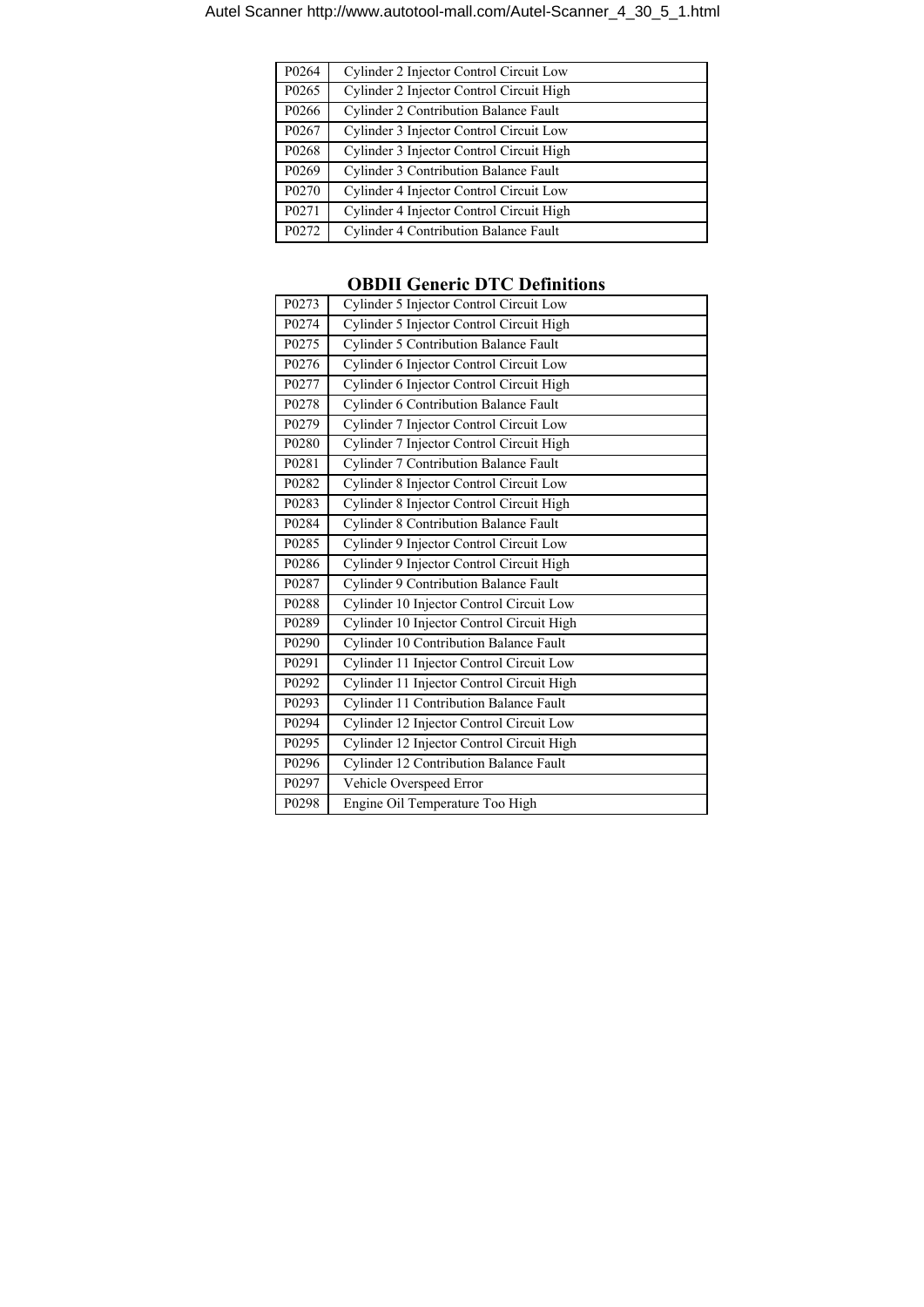| P <sub>0299</sub>  | Turbo/Super Charger UnderBoost            |
|--------------------|-------------------------------------------|
| P0300              | Random/Multiple Cylinder Misfire Detected |
| P <sub>0</sub> 301 | Cylinder 1 Misfire Detected               |
| P0302              | Cylinder 2 Misfire Detected               |
| P0303              | Cylinder 3 Misfire Detected               |
| P0304              | Cylinder 4 Misfire Detected               |
| P0305              | Cylinder 5 Misfire Detected               |
| P0306              | Cylinder 6 Misfire Detected               |
| P0307              | Cylinder 7 Misfire Detected               |
| P0308              | Cylinder 8 Misfire Detected               |

| P0309             | Cylinder 9 Misfire Detected                             |
|-------------------|---------------------------------------------------------|
| P0310             | Cylinder 10 Misfire Detected                            |
| P0311             | Cylinder 11 Misfire Detected                            |
| P0312             | Cylinder 12 Misfire Detected                            |
| P0313             | Misfire Detected Low Fuel Level                         |
| P0314             | Misfire Detected Cyl. not Specific                      |
| P0315             | Crankshaft Position System Variation Not Learned        |
| P0316             | Misfire Detected 1st 1000 Revs.                         |
| P <sub>0317</sub> | Rough Road Hardware Not Present                         |
| P0318             | Rough Road Sensor A Signal Circuit                      |
| P0319             | Rough Road Sensor B                                     |
| P0320             | Ignition/Dist Engine Speed Input Circuit Malfunction    |
| P0321             | Ignition/Dist Engine Speed Input CKT Range/Performance  |
| P0322             | Ignition/Dist Engine Speed Input Circuit No Signal      |
| P0323             | Ignition/Dist Engine Speed Input CKT Intermittent       |
| P0324             | Knock Control System Malfunction                        |
| P0325             | Knock Sensor 1 Circuit Malfunction Bank 1 or 1 Sensor   |
| P0326             | Knock Sensor 1 CKT Range/Performance Bank 1 or 1 Sensor |
| P0327             | Knock Sensor 1 Circuit Low Input Bank 1 or 1 Sensor     |
| P0328             | Knock Sensor 1 Circuit High Input Bank 1 or 1 Sensor    |
| P0329             | Knock Sensor 1 CKT Intermittent Bank 1 or 1 Sensor      |
| P0330             | Knock Sensor 2 Circuit Malfunction (Bank 2)             |
| P0331             | Knock Sensor 2 CKT Range/Performance (Bank 2)           |
| P0332             | Knock Sensor 2 Circuit Low Input (Bank 2)               |
| P0333             | Knock Sensor 2 Circuit High Input (Bank 2)              |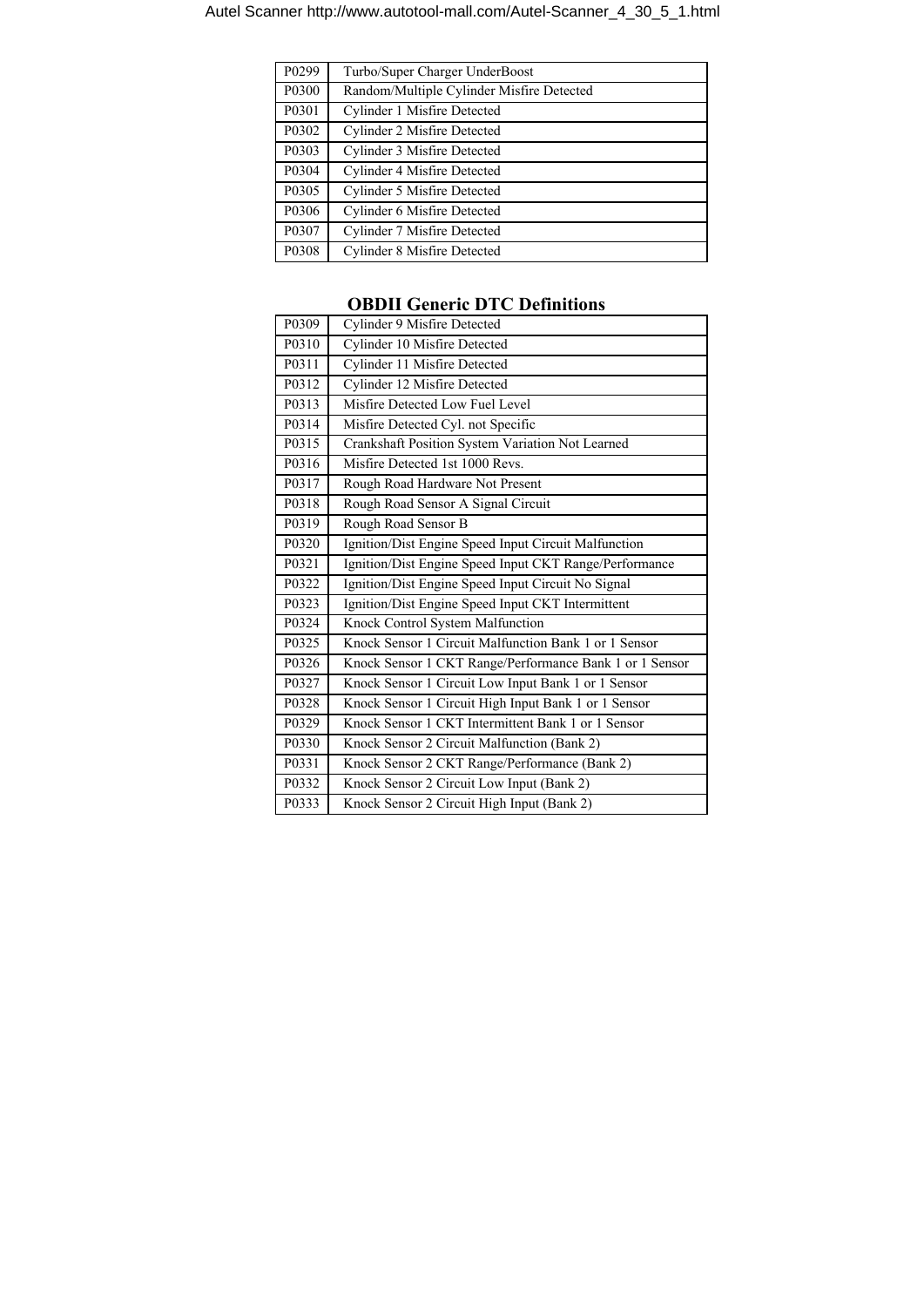| P0334 | Knock Sensor 2 CKT Intermittent (Bank 2)                  |
|-------|-----------------------------------------------------------|
| P0335 | Crankshaft Position Sensor A Circuit Malfunction          |
| P0336 | Crankshaft Position Sensor A CKT Range/Performance        |
| P0337 | Crankshaft Position Sensor A Circuit Low Input            |
| P0338 | Crankshaft Position Sensor A Circuit High Input           |
| P0339 | Crankshaft Position Sensor A CKT Intermittent             |
| P0340 | Camshaft Position Sensor A - Bank 1 Circuit Malfunction   |
| P0341 | Camshaft Position Sensor A - Bank 1 CKT Range/Performance |
| P0342 | Camshaft Position Sensor A - Bank 1 Circuit Low Input     |
| P0343 | Camshaft Position Sensor A - Bank 1 Circuit High Input    |
| P0344 | Camshaft Position Sensor A - Bank 1 CKT Intermittent      |

| P0345              | Camshaft Position Sensor A - Bank 2 Circuit Malfunction   |
|--------------------|-----------------------------------------------------------|
| P0346              | Camshaft Position Sensor A - Bank 2 CKT Range/Performance |
| P0347              | Camshaft Position Sensor A - Bank 2 Circuit Low Input     |
| P0348              | Camshaft Position Sensor A - Bank 2 Circuit High Input    |
| P0349              | Camshaft Position Sensor A - Bank 2 CKT Intermittent      |
| P0350              | Ignition Coil Primary/Secondary Circuit Malfunction       |
| P0351              | Ignition Coil A Primary/Secondary Circuit Malfunction     |
| P0352              | Ignition Coil B Primary/Secondary Circuit Malfunction     |
| P0353              | Ignition Coil C Primary/Secondary Circuit Malfunction     |
| P0354              | Ignition Coil D Primary/Secondary Circuit Malfunction     |
| P0355              | Ignition Coil E Primary/Secondary Circuit Malfunction     |
| P0356              | Ignition Coil F Primary/Secondary Circuit Malfunction     |
| P0357              | Ignition Coil G Primary/Secondary Circuit Malfunction     |
| P0358              | Ignition Coil H Primary/Secondary Circuit Malfunction     |
| P0359              | Ignition Coil I Primary/Secondary Circuit Malfunction     |
| P0360              | Ignition Coil J Primary/Secondary Circuit Malfunction     |
| P0361              | Ignition Coil K Primary/Secondary Circuit Malfunction     |
| P0362              | Ignition Coil L Primary/Secondary Circuit Malfunction     |
| P <sub>0</sub> 363 | Misfire Detected Fueling Disabled                         |
| P0365              | Camshaft Position Sensor B - Bank 1 Circuit Malfunction   |
| P0366              | Camshaft Position Sensor B - Bank 1 CKT Range/Performance |
| P0367              | Camshaft Position Sensor B - Bank 1 Circuit Low Input     |
| P0368              | Camshaft Position Sensor B - Bank 1 Circuit High Input    |
| P0369              | Camshaft Position Sensor B - Bank 1 CKT Intermittent      |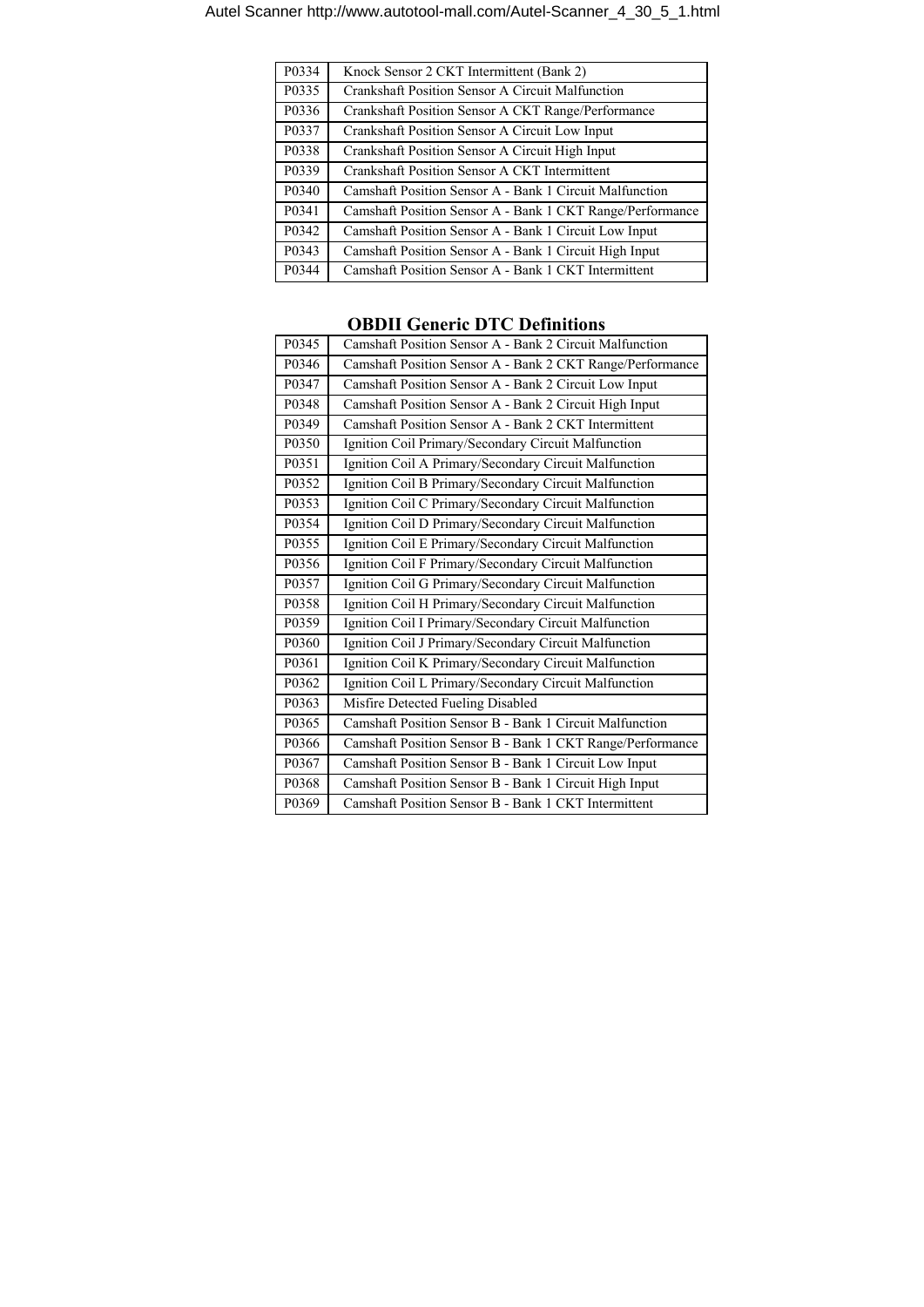| P0370 | Timing Reference High Resolution Signal A Malfunction     |
|-------|-----------------------------------------------------------|
| P0371 | Timing Reference High Resolution Signal A Too Many Pulses |
| P0372 | Timing Reference High Resolution Signal A Too Few Pulses  |
| P0373 | Timing Reference High Resolution Signal A Erratic Pulses  |
| P0374 | Timing Reference High Resolution Signal A No Pulses       |
| P0375 | Timing Reference High Resolution Signal B Malfunction     |
| P0376 | Timing Reference High Resolution Signal B Too Many Pulses |
| P0377 | Timing Reference High Resolution Signal B Too Few Pulses  |
| P0378 | Timing Reference High Resolution Signal B Erratic Pulses  |
| P0379 | Timing Reference High Resolution Signal B No Pulses       |
| P0380 | Glow Plug/Heater CKT A Malfunction                        |
| P0381 | Glow Plug/Heater Indicator Circuit Malfunction            |

| P0382                          | Glow Plug/Heater CKT B Malfunction                        |
|--------------------------------|-----------------------------------------------------------|
| P0383                          | Glow Plug Module Control Circuit Low                      |
| P0384                          | Glow Plug Module Control Circuit High                     |
| P0385                          | Crankshaft Position Sensor B Circuit Malfunction          |
| P0386                          | Crankshaft Position Sensor B CKT Range/Performance        |
| P0387                          | Crankshaft Position Sensor B Circuit Low Input            |
| P0388                          | Crankshaft Position Sensor B Circuit High Input           |
| P0389                          | Crankshaft Position Sensor B CKT Intermittent             |
| P <sub>0</sub> 39 <sub>0</sub> | Camshaft Position Sensor B - Bank 2 Circuit Malfunction   |
| P0391                          | Camshaft Position Sensor B - Bank 2 CKT Range/Performance |
| P0392                          | Camshaft Position Sensor B - Bank 2 Circuit Low Input     |
| P0393                          | Camshaft Position Sensor B - Bank 2 Circuit High Input    |
| P0394                          | Camshaft Position Sensor B - Bank 2 CKT Intermittent      |
| P0400                          | <b>EGR Flow Malfunction</b>                               |
| P0401                          | <b>EGR Flow Insufficient</b>                              |
| P0402                          | <b>EGR Flow Excessive</b>                                 |
| P0403                          | <b>EGR Flow Circuit Malfunction</b>                       |
| P0404                          | EGR Flow CKT Range/Performance                            |
| P0405                          | EGR Flow Sensor A Circuit Low Input                       |
| P0406                          | EGR Flow Sensor A Circuit High Input                      |
| P0407                          | EGR Flow Sensor B Circuit Low Input                       |
| P0408                          | EGR Flow Sensor B Circuit High Input                      |
| P0409                          | <b>EGR Flow Sensor A Circuit</b>                          |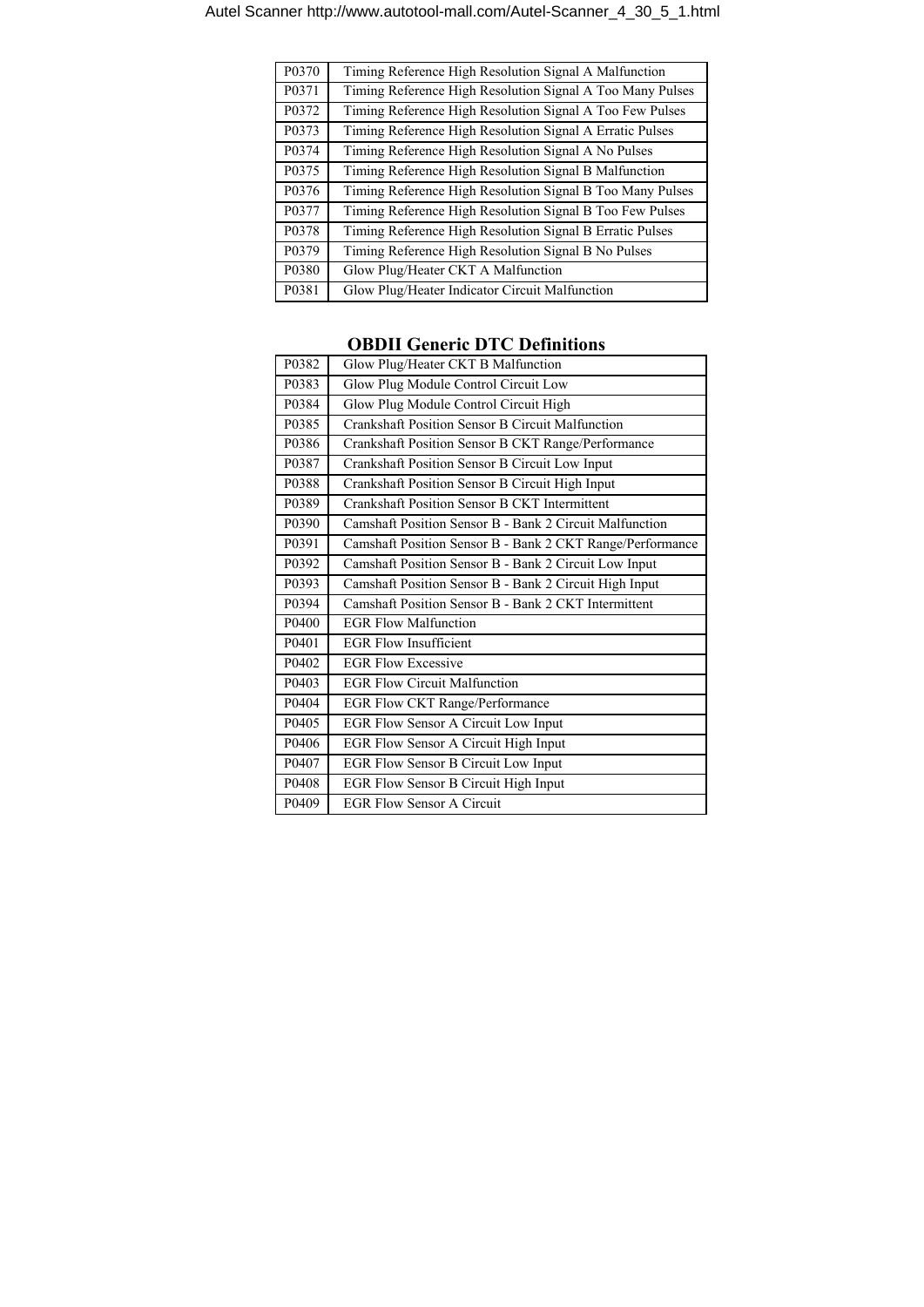| P0410 | Secondary Air Injection System Malfunction         |
|-------|----------------------------------------------------|
| P0411 | Secondary Air Injection System Incorrect Flow      |
| P0412 | Secondary Air Injection System Valve A Malfunction |
| P0413 | Secondary Air Injection System Valve A CKT Open    |
| P0414 | Secondary Air Injection System Valve A CKT Short   |
| P0415 | Secondary Air Injection System Valve B Malfunction |
| P0416 | Secondary Air Injection System Valve B CKT Open    |
| P0417 | Secondary Air Injection System Valve B CKT Short   |
| P0418 | Secondary Air Injection System Relay A Malfunction |
| P0419 | Secondary Air Injection System Relay B Malfunction |
| P0420 | Catalyst Efficiency Below Threshold (Bank 1)       |
| P0421 | Warm Up Catalyst Below Threshold (Bank 1)          |
| P0422 | Main Catalyst Below Threshold (Bank 1)             |

| P0423 | Heated Catalyst Below Threshold (Bank 1)             |
|-------|------------------------------------------------------|
| P0424 | Heated Catalyst Temp Below Threshold (Bank 1)        |
| P0425 | Catalyst Temp. Sensor (Bank 1 Sensor 1)              |
| P0426 | Catalyst Temp. Sensor Performance (Bank 1 Sensor 1)  |
| P0427 | Catalyst Temp. Sensor Circuit Low (Bank 1 Sensor 1)  |
| P0428 | Catalyst Temp. Sensor Circuit High (Bank 1 Sensor 1) |
| P0429 | Catalyst Heater Control (Bank 1)                     |
| P0430 | Catalyst Efficiency Below Threshold (Bank 2)         |
| P0431 | Warm Up Catalyst Below Threshold (Bank 2)            |
| P0432 | Main Catalyst Below Threshold (Bank 2)               |
| P0433 | Heated Catalyst Below Threshold (Bank 2)             |
| P0434 | Heated Catalyst Temp Below Threshold (Bank 2)        |
| P0435 | Catalyst Temp. Sensor (Bank 2 Sensor 1)              |
| P0436 | Catalyst Temp. Sensor Performance (Bank 2 Sensor 1)  |
| P0437 | Catalyst Temp. Sensor Circuit Low (Bank 2 Sensor 1)  |
| P0438 | Catalyst Temp. Sensor Circuit High (Bank 2 Sensor 1) |
| P0439 | Catalyst Heater Control (Bank 2)                     |
| P0440 | <b>EVAP Emission Control System Malfunction</b>      |
| P0441 | <b>EVAP Emission Control System Purge Flow Fault</b> |
| P0442 | EVAP Emission Control System Leak (Small)            |
| P0443 | EVAP Emission Control System Purge Valve C Fault     |
| P0444 | EVAP Emission Control System Purge Valve C Open      |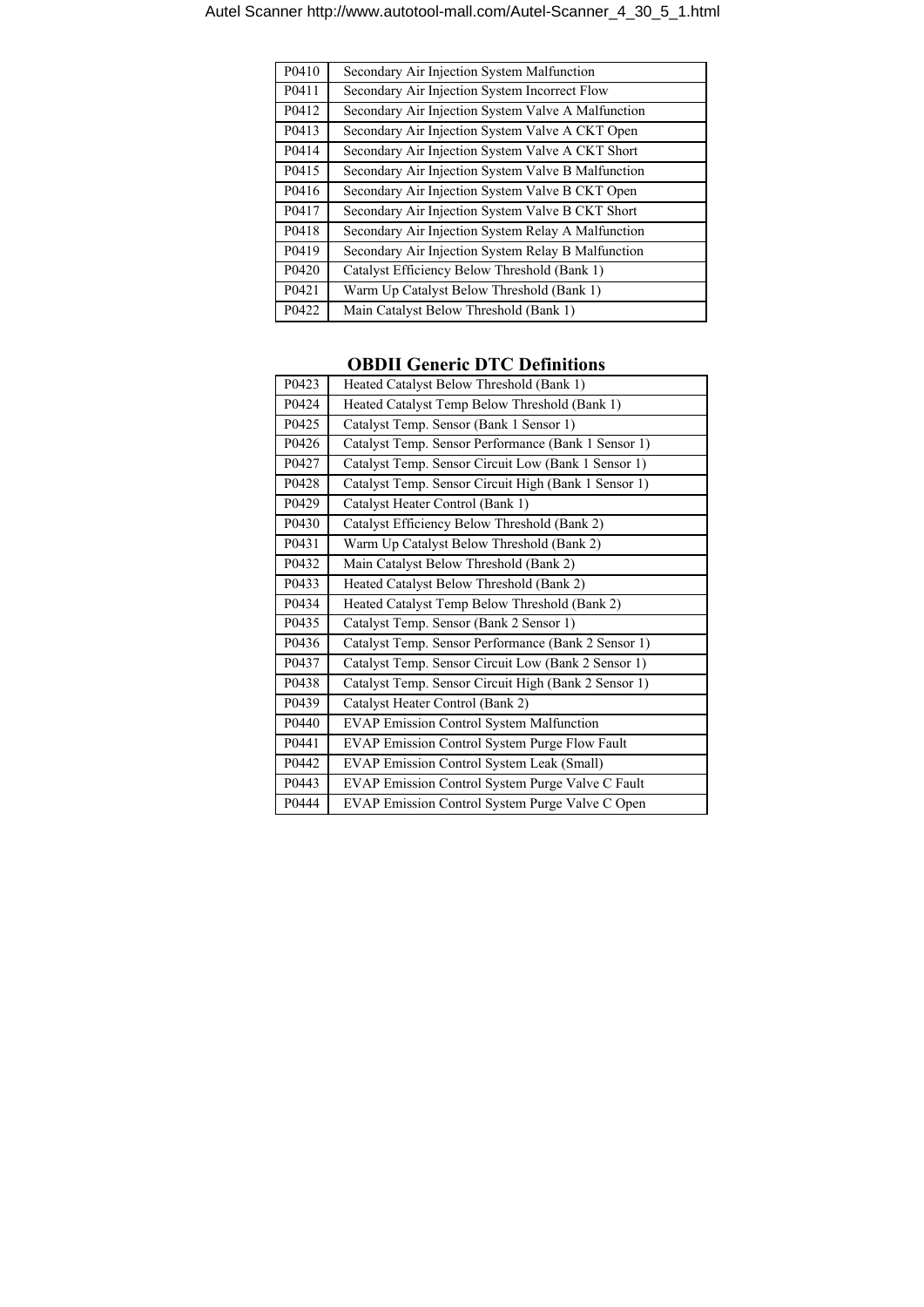| P0445 | EVAP Emission Control System Purge Valve C Short      |
|-------|-------------------------------------------------------|
| P0446 | <b>EVAP Emission Control System Vent Circuit Malf</b> |
| P0447 | EVAP Emission Control System Vent Circuit Open        |
| P0448 | EVAP Emission Control System Vent Circuit Short       |
| P0449 | EVAP Emission Control System Vent Vlv/Sol Malf        |
| P0450 | EVAP Emission Control System Pres Sensor Fault        |
| P0451 | EVAP Emission Control System Pres Sensor Range        |
| P0452 | EVAP Emission Control System Pres Sensor Low          |
| P0453 | EVAP Emission Control System Pres Sensor High         |
| P0454 | EVAP Emission Control System Pres Sensor Erratic      |
| P0455 | EVAP Emission Control System Leak (Large)             |
| P0456 | EVAP Emission Control System Leak Very Small          |
| P0457 | EVAP Emission Control System Leak Cap Loose/Off       |
| P0458 | EVAP System Canister Purge Sol Circuit Low            |

| P0459 | EVAP System Canister Purge Sol Circuit High               |
|-------|-----------------------------------------------------------|
| P0460 | Fuel Level Sensor A Circuit Malfunction                   |
| P0461 | Fuel Level Sensor A CKT Range/Performance                 |
| P0462 | Fuel Level Sensor A Circuit Low Input                     |
| P0463 | Fuel Level Sensor A Circuit High Input                    |
| P0464 | Fuel Level Sensor A CKT Intermittent                      |
| P0465 | EVAP Emission Purge Flow Sensor Circuit Malfunction       |
| P0466 | EVAP Emission Purge Flow Sensor CKT Range/Performance     |
| P0467 | EVAP Emission Purge Flow Sensor Circuit Low Input         |
| P0468 | EVAP Emission Purge Flow Sensor Circuit High Input        |
| P0469 | EVAP Emission Purge Flow Sensor CKT Intermittent          |
| P0470 | <b>Exhaust Pressure Sensor Circuit Malfunction</b>        |
| P0471 | Exhaust Pressure Sensor CKT Range/Performance             |
| P0472 | Exhaust Pressure Sensor Circuit Low Input                 |
| P0473 | Exhaust Pressure Sensor Circuit High Input                |
| P0474 | <b>Exhaust Pressure Sensor CKT Intermittent</b>           |
| P0475 | <b>Exhaust Pressure Control Valve Circuit Malfunction</b> |
| P0476 | Exhaust Pressure Control Valve CKT Range/Performance      |
| P0477 | Exhaust Pressure Control Valve Circuit Low Input          |
| P0478 | Exhaust Pressure Control Valve Circuit High Input         |
| P0479 | Exhaust Pressure Control Valve CKT Intermittent           |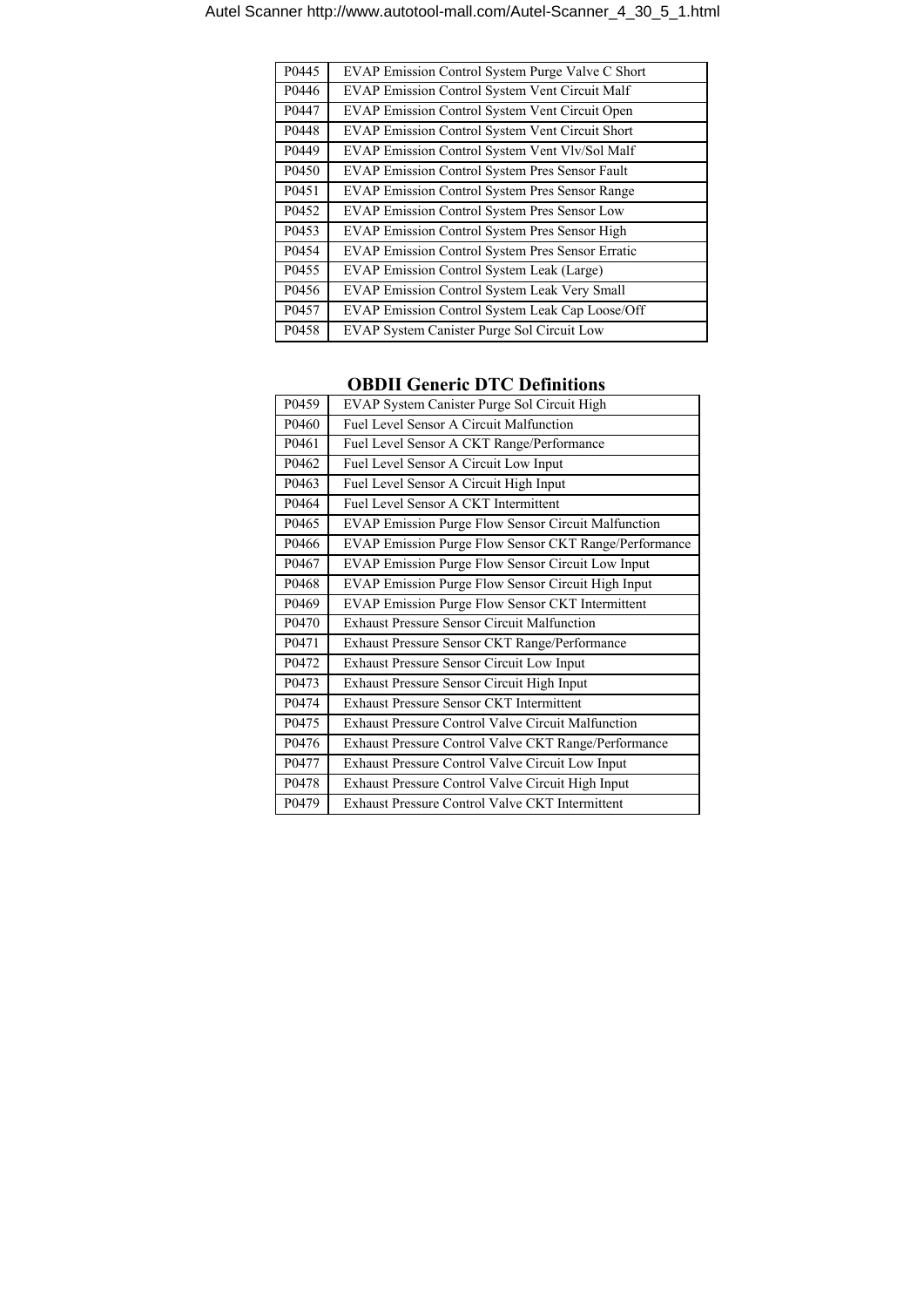| P0480             | Cooling Fan 1 Control Circuit                |
|-------------------|----------------------------------------------|
| P <sub>0481</sub> | Cooling Fan 2 Control Circuit                |
| P0482             | Cooling Fan 3 Control Circuit                |
| P0483             | Control Fan Rationality Check Malfunction    |
| P0484             | Control Fan CKT Over Current                 |
| P0485             | Control Fan Power/Ground Circuit Malfunction |
| P0486             | <b>EGR System Sensor B Circuit</b>           |
| P0487             | <b>EGR TPS Control Circuit</b>               |
| P0488             | EGR TPS Control CKT Range/Performance        |
| P0489             | <b>EGR Control Circuit Low</b>               |
| P0490             | <b>EGR Control Circuit High</b>              |
| P0491             | Secondary Air System (Bank 1)                |
| P0492             | Secondary Air System (Bank 2)                |
| P0493             | Fan Speed Overspeed                          |
| P0494             | Fan Speed Low                                |

| P0495             | Fan Speed High                                   |
|-------------------|--------------------------------------------------|
| P0496             | <b>EVAP Emission High Purge Flow Fault</b>       |
| P0497             | <b>EVAP</b> Emission Low Purge Flow Fault        |
| P0498             | EVAP Emission Vent Vlv/Sol Malf Circuit Low      |
| P <sub>0499</sub> | EVAP Emission Vent Vlv/Sol Malf Circuit High     |
| P0500             | Vehicle Speed Sensor A Malfunction               |
| P0501             | Vehicle Speed Sensor A Range/Performance         |
| P0502             | Vehicle Speed Sensor A Circuit Low Input         |
| P0503             | Vehicle Speed Sensor A Erratic/High              |
| P0504             | Brake Switch A Brake Switch B Correlation        |
| P <sub>0505</sub> | <b>Idle Control System Malfunction</b>           |
| P0506             | <b>Idle Control System RPM Low</b>               |
| P0507             | Idle Control System RPM High                     |
| P0508             | Idle Control System Circuit Low                  |
| P <sub>0509</sub> | Idle Control System Circuit High                 |
| P0510             | <b>Closed Throttle Position Switch</b>           |
| P0511             | Idle Air Control Circuit                         |
| P0512             | Starter Signal Circuit                           |
| P0513             | Immobilizer Incorrect                            |
| P0514             | Battery Temperature Sensor CKT Range/Performance |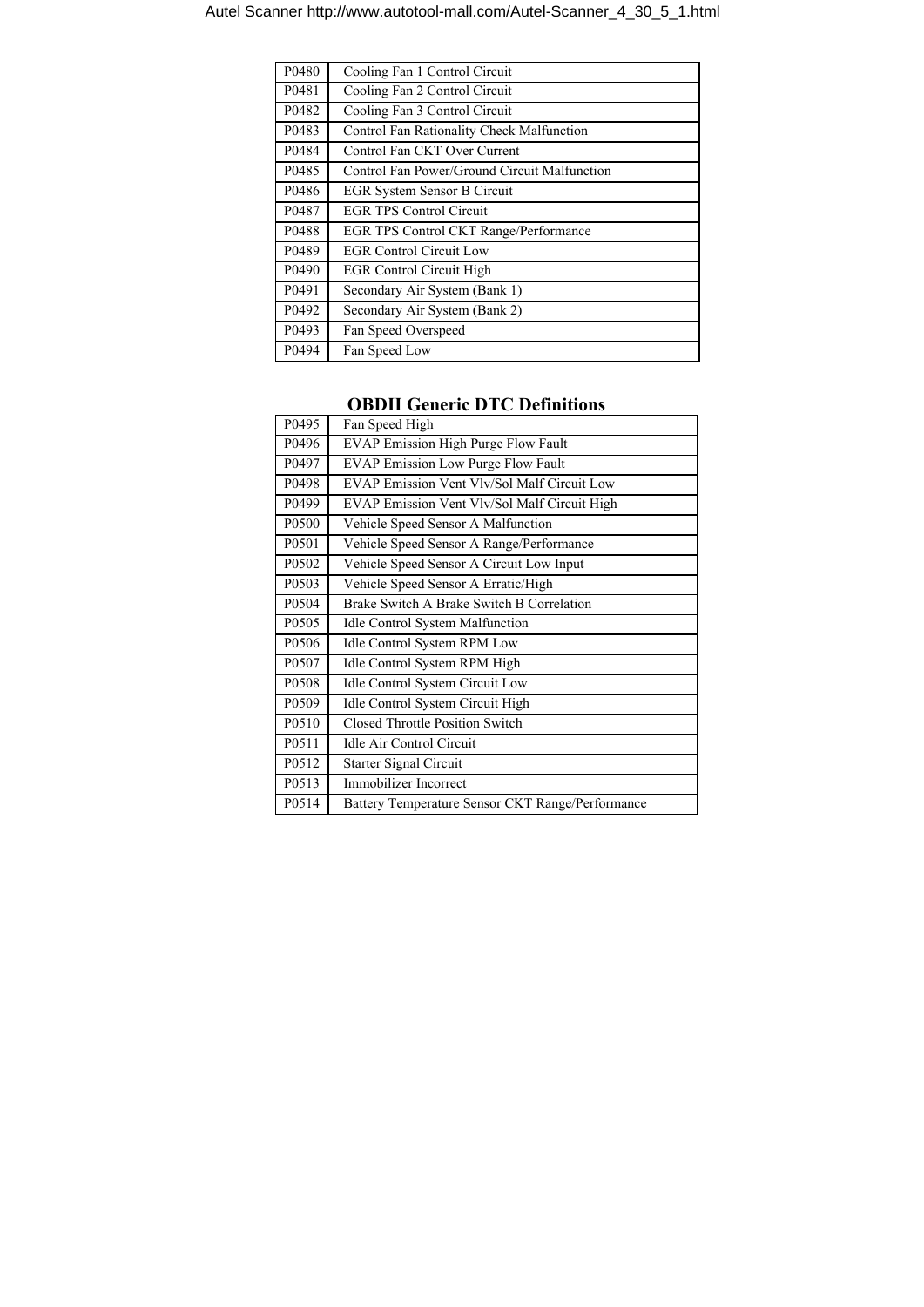| P0515             | <b>Battery Temperature Sensor Circuit</b>             |
|-------------------|-------------------------------------------------------|
| P0516             | <b>Battery Temperature Circuit Low</b>                |
| P0517             | Battery Temperature Circuit High                      |
| P0518             | <b>Idle Air Control CKT Intermittent</b>              |
| P0519             | Idle Air Control System Performance                   |
| P0520             | Engine Oil Pressure Sensor/Switch Circuit Malfunction |
| P0521             | Engine Oil Pressure Sensor/Switch Range/Performance   |
| P0522             | Engine Oil Pressure Sensor/Switch Low Voltage         |
| P0523             | Engine Oil Pressure Sensor/Switch High Voltage        |
| P0524             | Engine Oil Pressure Too Low                           |
| P0525             | Cruise Servo CKT Range/Performance                    |
| P0526             | Fan Speed Sensor Circuit                              |
| P0527             | Fan Speed Sensor CKT Range/Performance                |
| P0528             | Fan Speed Sensor Circuit No Signal                    |
| P <sub>0529</sub> | Fan Speed Sensor CKT Intermittent                     |
| P0530             | A/C Refrigerant Pressure Sensor A Circuit Malfunction |

| P0531 | A/C Refrigerant Pressure Sensor A CKT Range/Performance    |
|-------|------------------------------------------------------------|
| P0532 | A/C Refrigerant Pressure Sensor A Circuit Low Input        |
| P0533 | A/C Refrigerant Pressure Sensor A Circuit High Input       |
| P0534 | A/C Refrigerant Charge Loss                                |
| P0535 | A/C Evaporator Temperature Sensor Circuit                  |
| P0536 | A/C Evaporator Temperature Sensor CKT<br>Range/Performance |
| P0537 | A/C Evaporator Temperature Sensor Circuit Low              |
| P0538 | A/C Evaporator Temperature Sensor Circuit High             |
| P0539 | A/C Evaporator Temperature Sensor CKT Intermittent         |
| P0540 | Intake Air Heater A Circuit                                |
| P0541 | Intake Air Heater A Circuit Low                            |
| P0542 | Intake Air Heater A Circuit High                           |
| P0543 | Intake Air Heater A Circuit Open                           |
| P0544 | Exhaust Gas Temp. Sensor Circuit (Bank 1 Sensor 1)         |
| P0545 | Exhaust Gas Temp. Sensor Circuit Low (Bank 1 Sensor 1)     |
| P0546 | Exhaust Gas Temp. Sensor Circuit High (Bank 1 Sensor 1)    |
| P0547 | Exhaust Gas Temp. Sensor Circuit (Bank 2 Sensor 1)         |
| P0548 | Exhaust Gas Temp. Sensor Circuit Low (Bank 2 Sensor 1)     |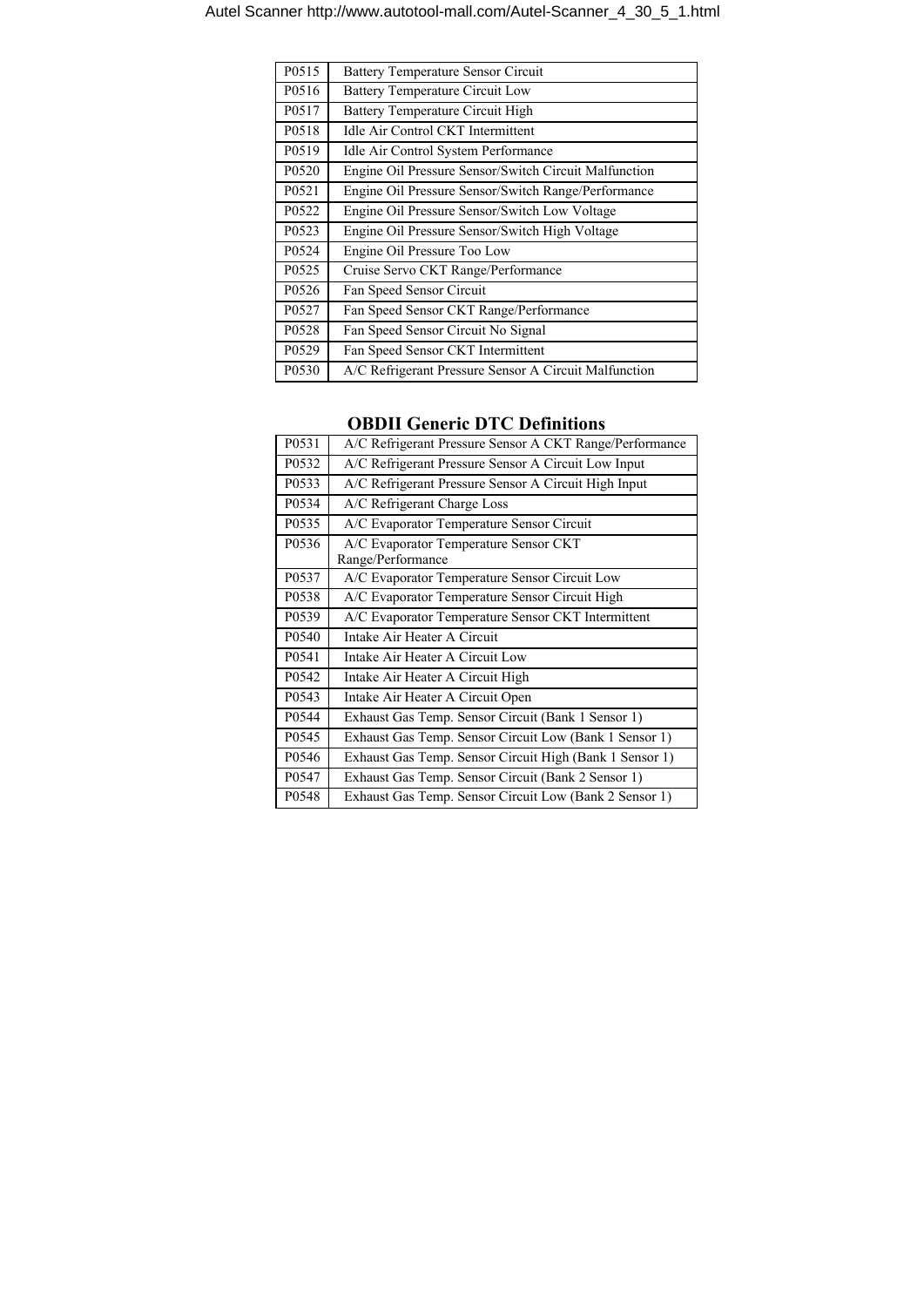| P0549 | Exhaust Gas Temp. Sensor Circuit High (Bank 2 Sensor 1) |
|-------|---------------------------------------------------------|
| P0550 | Power Steering Pres Sensor Circuit Malfunction          |
| P0551 | Power Steering Pres Sensor CKT Range/Performance        |
| P0552 | Power Steering Pres Sensor Circuit Low Input            |
| P0553 | Power Steering Pres Sensor Circuit High Input           |
| P0554 | Power Steering Pres Sensor CKT Intermittent             |
| P0555 | Brake Booster Pressure Sensor Circuit                   |
| P0556 | Brake Booster Pressure Sensor CKT Range/Performance     |
| P0557 | Brake Booster Pressure Sensor Circuit Low Input         |
| P0558 | Brake Booster Pressure Sensor Circuit High Input        |
| P0559 | Brake Booster Pressure Sensor CKT Intermittent          |
| P0560 | <b>System Voltage Malfunction</b>                       |
| P0561 | System Voltage Unstable                                 |
| P0562 | System Voltage Low                                      |
| P0563 | System Voltage High                                     |
| P0564 | Cruise Control Multi-Function. Input A Signal Error     |
| P0565 | Cruise Control On Signal Malfunction                    |
| P0566 | Cruise Control Off Signal Malfunction                   |

| P0567             | Cruise Control Resume Signal Malfunction            |
|-------------------|-----------------------------------------------------|
| P0568             | Cruise Control Set Signal Malfunction               |
| P0569             | Cruise Control Coast Signal Malfunction             |
| P0570             | Cruise Control Acceleration Signal Error            |
| P0571             | Brake Switch A Circuit Malfunction                  |
| P0572             | Brake Switch A Circuit Low Input                    |
| P0573             | Brake Switch A Circuit High Input                   |
| P0574             | Cruise Control Vehicle Speed Too High               |
| P0575             | Cruise Control Circuit Malfunction                  |
| P0576             | Cruise Control Circuit Low Input                    |
| P0577             | Cruise Control Circuit High Input                   |
| P0578             | Cruise Control Multi-Function Input A Circuit Stuck |
| P <sub>0579</sub> | Cruise Control Multi-Function Input A CKT           |
|                   | Range/Performance                                   |
| P0580             | Cruise Control Multi-Function Input A Circuit Low   |
| P0581             | Cruise Control Multi-Function Input A Circuit High  |
| P0582             | Cruise Control Vacuum Control Circuit Open          |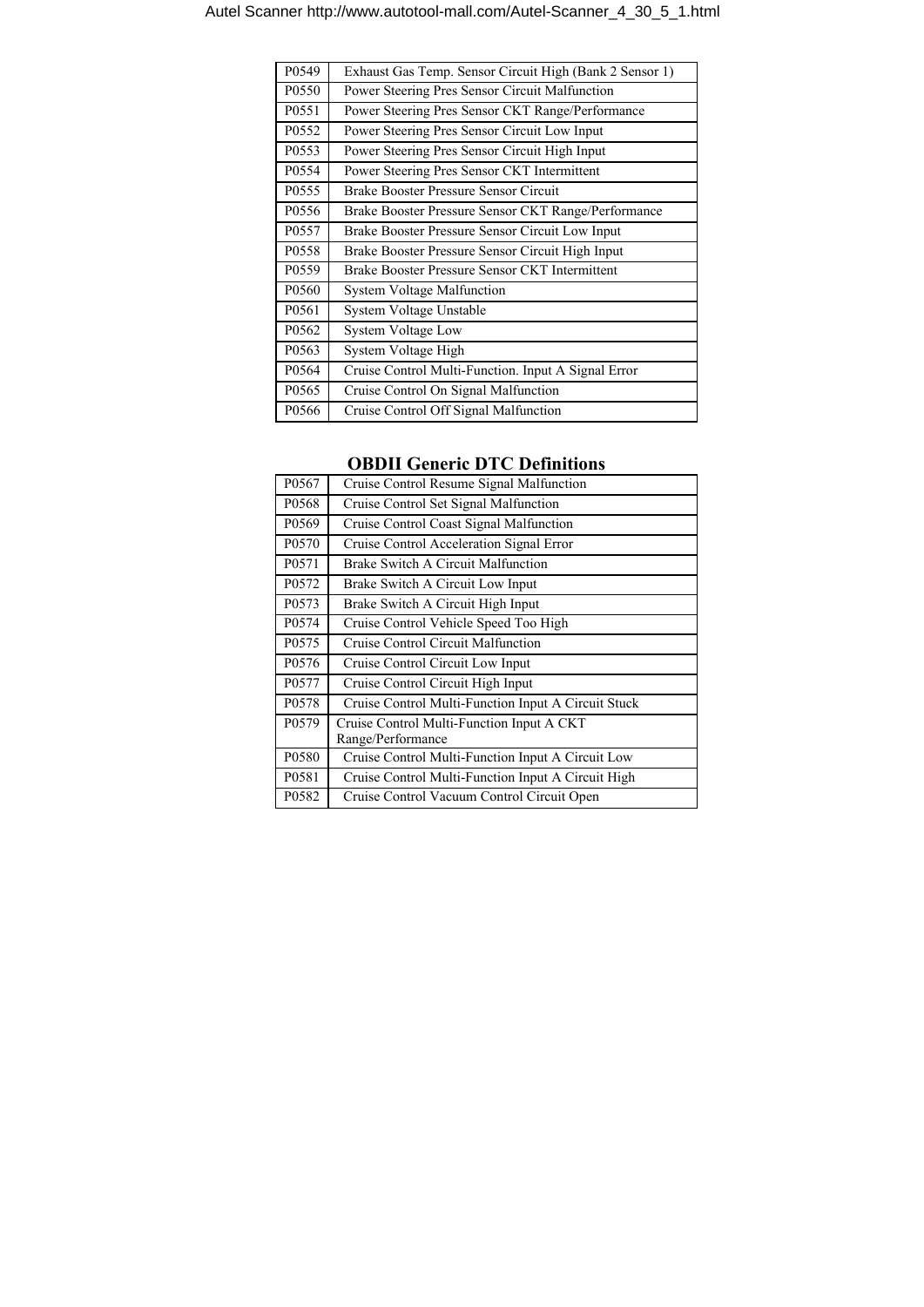| P0583             | Cruise Control Vacuum Control Circuit Low                      |
|-------------------|----------------------------------------------------------------|
| P <sub>0584</sub> | Cruise Control Vacuum Control Circuit High                     |
| P0585             | Cruise Control Multi-Function Input Correlation                |
| P0586             | Cruise Control Vent Control Circuit Open                       |
| P0587             | Cruise Control Vent Control Circuit Low                        |
| P0588             | Cruise Control Vent Control Circuit High                       |
| P0589             | Cruise Control Multi-Function Input B Circuit                  |
| P0590             | Cruise Control Multi-Function Input B Circuit Stuck            |
| P0591             | Cruise Control Multi-Function Input B CKT<br>Range/Performance |
| P0592             | Cruise Control Multi-Function Input B Circuit Low              |
| P0593             | Cruise Control Multi-Function Input B Circuit High             |
| P <sub>0594</sub> | Cruise Control Servo Control Circuit Open                      |
| P0595             | Cruise Control Servo Control Circuit Low                       |
| P0596             | Cruise Control Servo Control Circuit High                      |
| P0597             | Cruise Control Circuit Open                                    |
| P0598             | Cruise Control Circuit Low                                     |
| P <sub>0599</sub> | Cruise Control Circuit High                                    |
| P0600             | Serial Communication Link Malfunction                          |
| P0601             | Internal Control Module Memory Check Sum Error                 |
| P0602             | Control Module Programming Error                               |

| P0603             | PCM Keep Alive Memory (KAM) Error          |
|-------------------|--------------------------------------------|
| P0604             | PCM Random Access Memory (RAM) Error       |
| P0605             | PCM Read Only Memory (ROM) Error           |
| P0606             | <b>PCM Processor Fault</b>                 |
| P0607             | Control Module Performance                 |
| P0608             | Control Module VSS Output A Malfunction    |
| P <sub>0609</sub> | Control Module VSS Output B Malfunction    |
| P0610             | Control Module Vehicle Options Malfunction |
| P0611             | <b>Injector Control Module Performance</b> |
| P0612             | Injector Control Module Relay Control      |
| P <sub>0613</sub> | <b>TCM Processor Fault</b>                 |
| P0614             | <b>ECM/TCM</b> Incompatible                |
| P0615             | <b>Starter Relay Circuit</b>               |
| P0616             | <b>Starter Relay Circuit Low</b>           |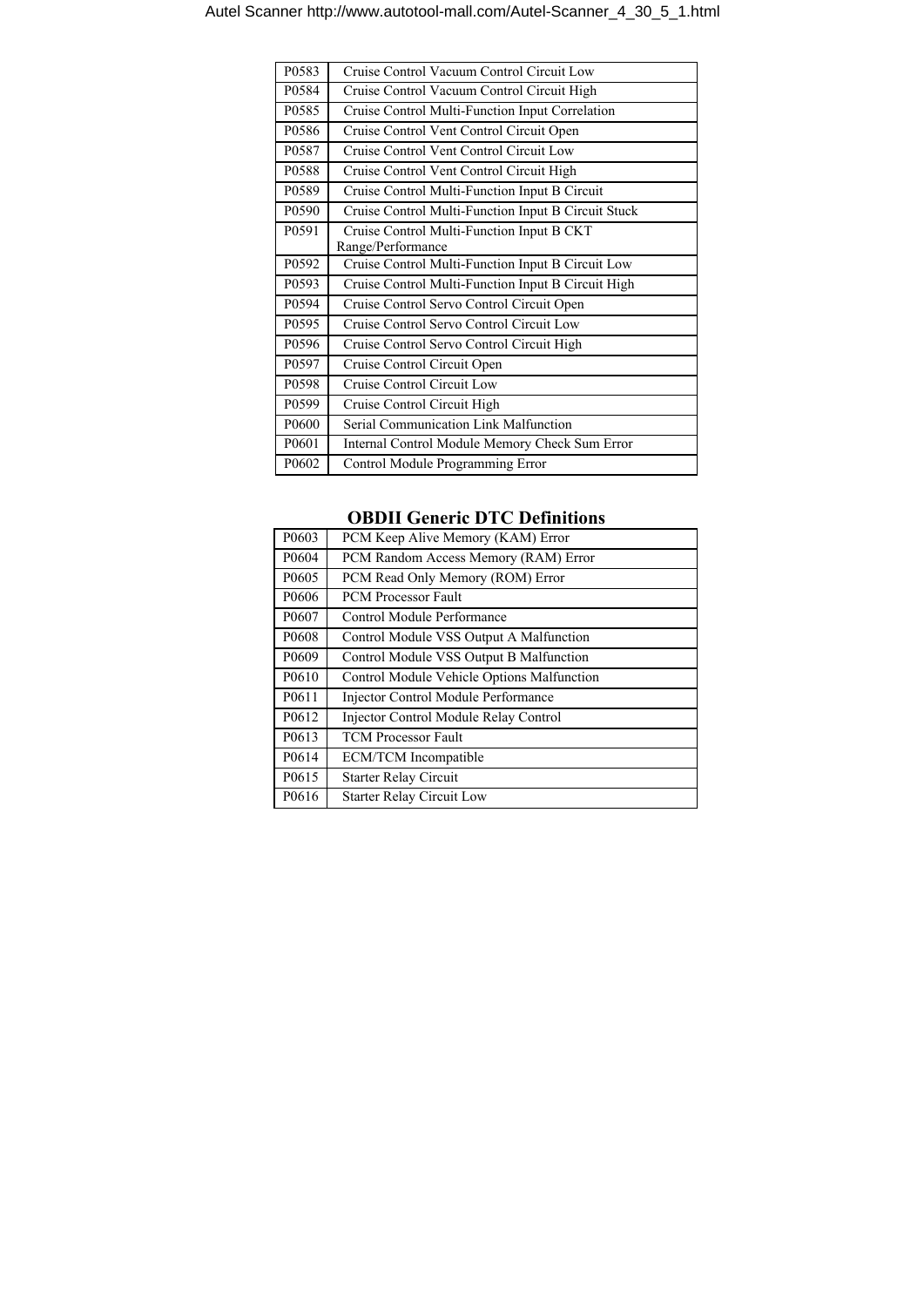| P0617 | Starter Relay Circuit High                   |
|-------|----------------------------------------------|
| P0618 | Alternative Fuel Module (KAM) Error          |
| P0619 | Alternative Fuel Module Memory               |
| P0620 | <b>Generator Control Malfunction</b>         |
| P0621 | Generator L-Term. Lamp Control               |
| P0622 | Generator F-Term. Field F Control            |
| P0623 | Generator Lamp Control Circuit               |
| P0624 | Fuel Cap Lamp Circuit                        |
| P0625 | Generator F-Term. Circuit Low                |
| P0626 | Generator F-Term. Circuit High               |
| P0627 | Fuel Pump A Control Circuit Open             |
| P0628 | Fuel Pump A Control Circuit Low              |
| P0629 | Fuel Pump A Control Circuit High             |
| P0630 | PCM VIN Not Program. Or Mismatch             |
| P0631 | TCM VIN Not Program. Or Mismatch             |
| P0632 | Odometer Code Not Programmed ECM/PCM         |
| P0633 | Immobilizer Code Not Programmed ECM/PCM      |
| P0634 | PCM/ECM/TCM Internal Temp. Too High          |
| P0635 | Power Steering Control Circuit               |
| P0636 | Power Steering Control Circuit Low           |
| P0637 | Power Steering Control Circuit High          |
| P0638 | Throttle Actuator Range/Performance (Bank 1) |

| P0639             | Throttle Actuator Range/Performance (Bank 2) |
|-------------------|----------------------------------------------|
| P0640             | Intake Air Heater Control Circuit            |
| P0641             | Sensor A Reference Voltage Circuit Open      |
| P0642             | Sensor A Reference Voltage Circuit Low       |
| P <sub>0643</sub> | Sensor A Reference Voltage Circuit High      |
| P0644             | Driver Display Serial Communication Link     |
| P0645             | A/C Clutch Relay Control Circuit             |
| P0646             | A/C Clutch Relay Control Circuit Low         |
| P0647             | A/C Clutch Relay Control Circuit High        |
| P0648             | Immobilizer Lamp Circuit                     |
| P <sub>0649</sub> | Cruise Control Lamp Circuit                  |
| P <sub>0650</sub> | <b>MIL Control Circuit Malfunction</b>       |
| P <sub>0651</sub> | Sensor B Reference Voltage Circuit Open      |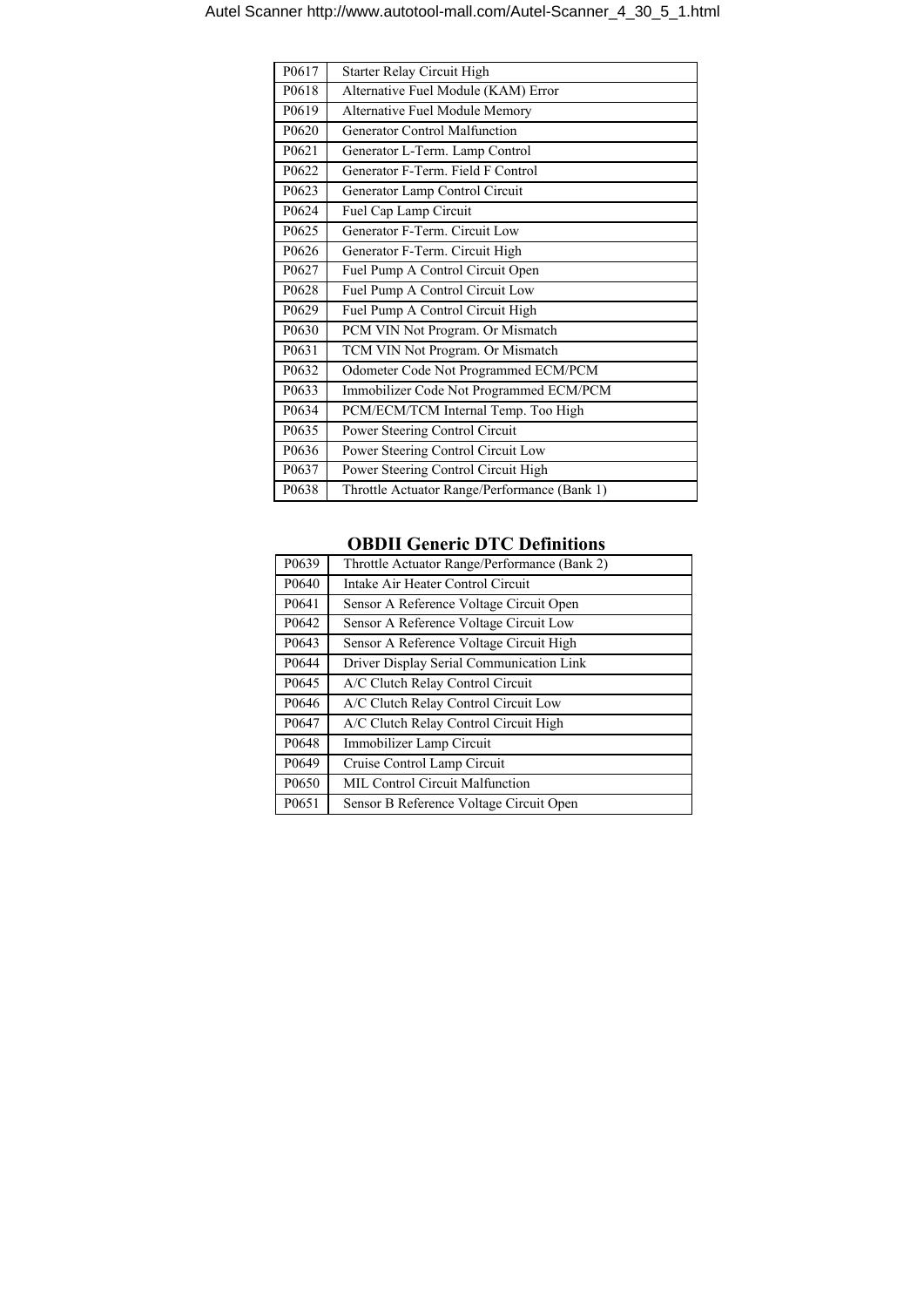| P0652 | Sensor B Reference Voltage Circuit Low              |
|-------|-----------------------------------------------------|
| P0653 | Sensor B Reference Voltage Circuit High             |
| P0654 | <b>Engine RPM Circuit Malfunction</b>               |
| P0655 | Engine Hot Lamp Output Circuit Malfunction          |
| P0656 | Fuel Level Output Circuit Malfunction               |
| P0657 | Actuator Supply Voltage A Circuit Open              |
| P0658 | Actuator Supply Voltage A Circuit Low               |
| P0659 | Actuator Supply Voltage A Circuit High              |
| P0660 | Intake Man Tuning Control CKT Open (Bank 1)         |
| P0661 | Intake Man Tuning Control CKT Low (Bank 1)          |
| P0662 | Intake Man Tuning Control CKT High (Bank 1)         |
| P0663 | Intake Man Tuning Control CKT Open (Bank 2)         |
| P0664 | Intake Man Tuning Control CKT Low (Bank 2)          |
| P0665 | Intake Man Tuning Control CKT High (Bank 2)         |
| P0666 | PCM/ECM/TCM Internal Temp. Sensor Circuit           |
| P0667 | PCM/ECM/TCM Internal Temp. Sensor Range/Performance |
| P0668 | PCM/ECM/TCM Internal Temp. Sensor Circuit Low       |
| P0669 | PCM/ECM/TCM Internal Temp. Sensor Circuit High      |
| P0670 | Glow Plug/Heater Module Control                     |
| P0671 | Glow Plug/Heater Cylinder 1                         |
| P0672 | Glow Plug/Heater Cylinder 2                         |
| P0673 | Glow Plug/Heater Cylinder 3                         |
| P0674 | Glow Plug/Heater Cylinder 4                         |

| P0675             | Glow Plug/Heater Cylinder 5                   |
|-------------------|-----------------------------------------------|
| P0676             | Glow Plug/Heater Cylinder 6                   |
| P0677             | Glow Plug/Heater Cylinder 7                   |
| P0678             | Glow Plug/Heater Cylinder 8                   |
| P <sub>0679</sub> | Glow Plug/Heater Cylinder 9                   |
| P0680             | Glow Plug/Heater Cylinder 10                  |
| P0681             | Glow Plug/Heater Cylinder 11                  |
| P <sub>0682</sub> | Glow Plug/Heater Cylinder 12                  |
| P0683             | Glow Plug/Heater Module Communication Problem |
| P0684             | Glow Plug/Heater Communication Problem CKT    |
|                   | Range/Performance                             |
| P0685             | ECM/PCM Power Relay Control Circuit Open      |